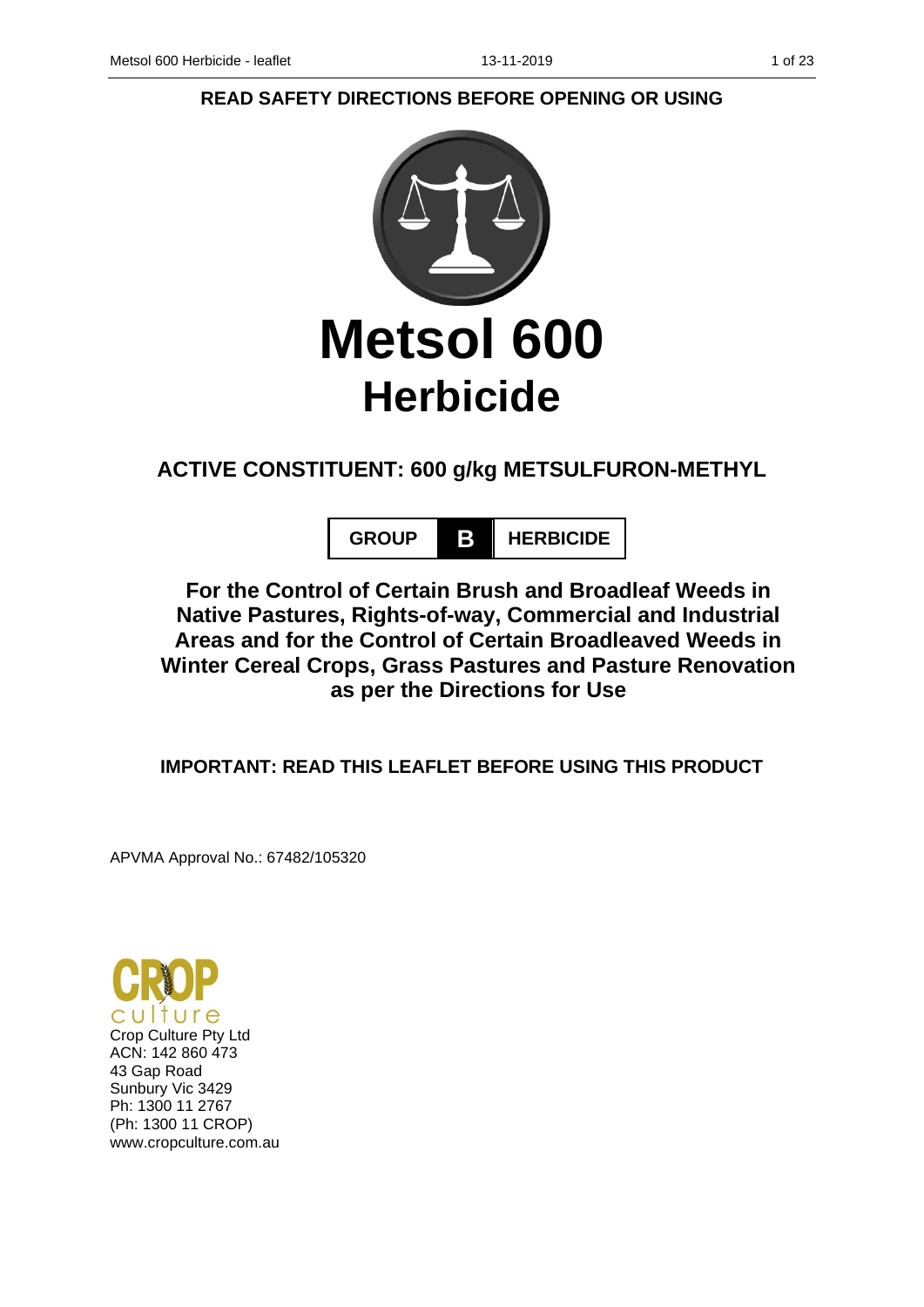## **DIRECTIONS FOR USE**

#### **Restraints**

**DO NOT** apply to crops under stress **DO NOT** store the prepared spray for more than 2 days. **DO NOT** store tank mixes with other products. **DO NOT** apply to crops before the 3-leaf stage when used post emergent. **DO NOT** use on flood or furrow irrigated crops. **DO NOT** apply to weeds under stress (from waterlogging, drought etc.) or that are not actively growing.

#### **1) CEREAL CROPS - METSOL 600 HERBICIDE ONLY Post Crop and Weed Emergence by Ground and Aerial Application**

### **Additional Restraint**

**DO NOT** spray if rainfall is expected within 2 hours.

| <b>Crop</b>        | <b>Weeds Controlled</b>                                        | <b>States</b>                 | Rate<br>(g/ha) | <b>Weed Growth Stage</b><br>at Application               | <b>Critical Comments</b>                                                                                                                      |
|--------------------|----------------------------------------------------------------|-------------------------------|----------------|----------------------------------------------------------|-----------------------------------------------------------------------------------------------------------------------------------------------|
| Barley,<br>Cereal  | African Turnip Weed<br>(Sisymbrium thellungii)                 | Qld only                      | 5              | Apply before the 6 leaf<br>stage.                        | General: Where 2 rates<br>are specified, use the                                                                                              |
| Rye,<br>Triticale, | Amsinckia / Yellow                                             | WA only                       | 5              |                                                          | higher rate for heavy weed<br>pressure or for larger                                                                                          |
| Wheat              | <b>Burrweed</b><br>(Amsinckia spp.)                            | NSW, Vic,<br>Tas, SA<br>only  | 5 or 7         |                                                          | weeds.<br>Where growth stage is not<br>specified in the adjacent                                                                              |
|                    | <b>Ball Mustard</b><br>(Neslia paniculata)                     | SA only                       | 5              |                                                          | column, apply when weeds<br>are small (i.e. no greater<br>than 5 cm in height or                                                              |
|                    | Boggabri Weed/Dwarf<br>Amaranth<br>(Amaranthus<br>macrocarpus) | Qld only                      | $\overline{7}$ | Apply at cotyledon to<br>10 cm in height or<br>diameter. | diameter) and actively<br>growing.<br>Refer to General                                                                                        |
|                    | Colomba Daisy<br>(Pentzia suffruticosa)                        | SA only                       | 5              |                                                          | Instructions and Crop<br>Safety Directions for<br>further application                                                                         |
|                    | Cape Tulip<br>(Homeria spp.)                                   | WA only                       | 5              |                                                          | instructions.                                                                                                                                 |
|                    | Charlock<br>(Sinapsis arvensis)                                | NSW, Vic,<br>Tas, SA<br>only  | 5              |                                                          |                                                                                                                                               |
|                    | Chickpeas (volunteer)<br>(Cicer arietinum)                     | Qld, NSW,<br>Vic, SA<br>only  | 5              |                                                          |                                                                                                                                               |
|                    | Chickweed<br>(Stellaria media)                                 | NSW, Vic,<br>Tas, SA<br>only  | 5              |                                                          |                                                                                                                                               |
|                    | Chicory<br>(Cichorium intybus)                                 | Qld only                      | 5              |                                                          |                                                                                                                                               |
|                    | Clover (subterraneum)<br>(Trifolium<br>subterraneum)           | <b>All States</b>             | $\overline{5}$ |                                                          |                                                                                                                                               |
|                    | <b>Common Sowthistle</b><br>(Sonchus oleraceus)                | Qld, NSW,<br>Tas, Vic<br>only | 5              | Apply up to the 4 leaf<br>stage.                         | Spray large, actively<br>growing plants up to the<br>early flowering stage.<br>Plants that emerge after<br>spraying may not be<br>controlled. |
|                    | <b>Cutleaf Mignonette</b><br>(Reseda lutea)                    | Tas, SA<br>only               | $\overline{7}$ | Apply up to the 4 leaf<br>stage.                         |                                                                                                                                               |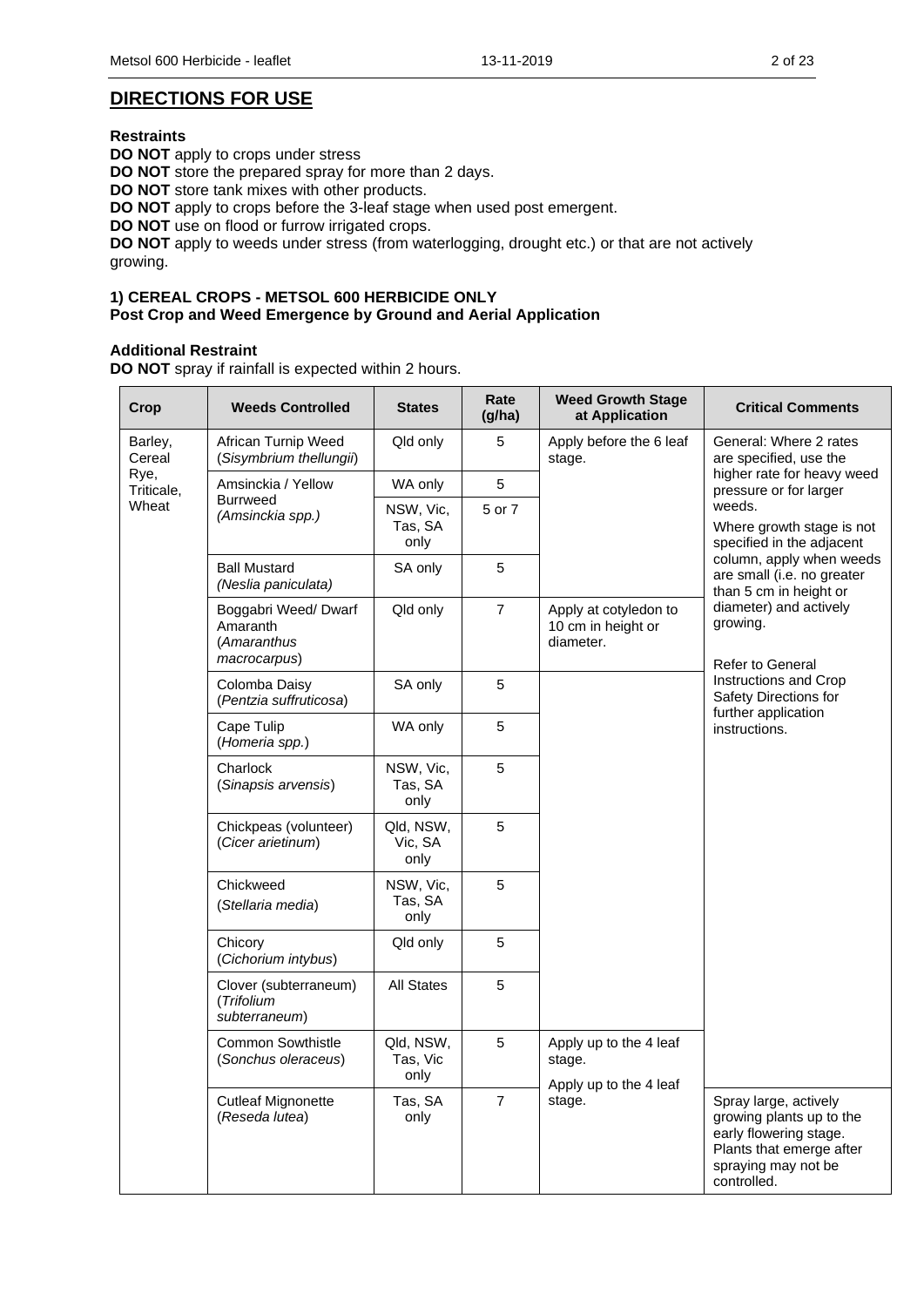| Crop                        | <b>Weeds Controlled</b>                                  | <b>States</b>                     | Rate<br>(g/ha) | <b>Weed Growth Stage</b><br>at Application                                                                   | <b>Critical Comments</b>                                                                                                                            |
|-----------------------------|----------------------------------------------------------|-----------------------------------|----------------|--------------------------------------------------------------------------------------------------------------|-----------------------------------------------------------------------------------------------------------------------------------------------------|
| Barley,<br>Cereal           | Deadnettle<br>(Lamium amplexicaule)                      | <b>All States</b>                 | 5              |                                                                                                              |                                                                                                                                                     |
| Rye,<br>Triticale,<br>Wheat | Denseflower fumitory<br>(Fumaria densiflora)             | NSW, SA<br>only                   | 5              |                                                                                                              |                                                                                                                                                     |
| continued                   | Dock (broadleaf)<br>(Rumex obtusifolius)                 | WA only                           | 5              |                                                                                                              |                                                                                                                                                     |
|                             | Dock (broadleaf)<br>(Rumex obtusifolius)                 | Qld, NSW,<br>Vic, Tas,<br>SA only | 5 or 7         |                                                                                                              | Use the higher rate where<br>weed pressure is high.                                                                                                 |
|                             | Faba Beans<br>(Vicia faba)                               | Vic, SA<br>only                   | 5              | Apply after the 3 node<br>stage.                                                                             |                                                                                                                                                     |
|                             | <b>Field Peas</b><br>(Pisum sativum)                     | Vic, Tas,<br>SA, WA<br>only       | 5              |                                                                                                              |                                                                                                                                                     |
|                             |                                                          | NSW only                          | 7              |                                                                                                              |                                                                                                                                                     |
|                             | Hare's Ear/ Treacle<br>Mustard<br>(Conringia orientalis) | Vic only                          | 5              | Apply before the 5 leaf<br>stage.                                                                            |                                                                                                                                                     |
|                             | Hogweed/Wireweed<br>(Polygonum aviculare)                | WA only                           | 5              | Apply before the 4 leaf<br>stage.                                                                            |                                                                                                                                                     |
|                             |                                                          | NSW, Vic,<br>Tas, SA<br>only      | 5 or 7         |                                                                                                              | Use the higher rate when<br>weed populations are<br>dense and majority of<br>weeds are 4 leaf.                                                      |
|                             |                                                          | Qld only                          | $\overline{7}$ | Apply when weeds are<br>cotyledon to 3 leaf.                                                                 |                                                                                                                                                     |
|                             | Indian Hedge Mustard<br>(Sisymbrium orientale)           | <b>All States</b>                 | 5              |                                                                                                              | Heavy populations and or<br>those suffering from<br>moisture stress may not be<br>completely controlled. A<br>tank mix with MCPA is<br>recommended. |
|                             | Lincoln Weed<br>(Diplotaxis tenuifolia)                  | SA only                           | $\overline{7}$ |                                                                                                              | Apply from late winter to<br>early spring. Plants must<br>be actively growing. Plants<br>emerging after spraying<br>may not be controlled.          |
|                             | Lupins<br>(Lupinus albus)                                | NSW, Vic,<br>SA, WA<br>only       | 5              |                                                                                                              |                                                                                                                                                     |
|                             | Mallee Catchfly<br>(Silene apetala)                      | SA only                           | 5              |                                                                                                              |                                                                                                                                                     |
|                             | <b>Medics</b><br>(Medicago spp.)                         | <b>All States</b>                 | 5              |                                                                                                              |                                                                                                                                                     |
|                             | New Zealand Spinach<br>(Tetrogonia<br>tetragonoides)     | Qld only                          | $\overline{7}$ | Apply before the 4 leaf<br>stage.                                                                            |                                                                                                                                                     |
|                             | Parthenium Weed<br>(Parthenium<br>hysterophorus)         | Qld only                          | 5 or 7         | Apply the lower rate<br>before the 4 leaf stage<br>and the higher rate at<br>the 4 leaf to rosette<br>stage. |                                                                                                                                                     |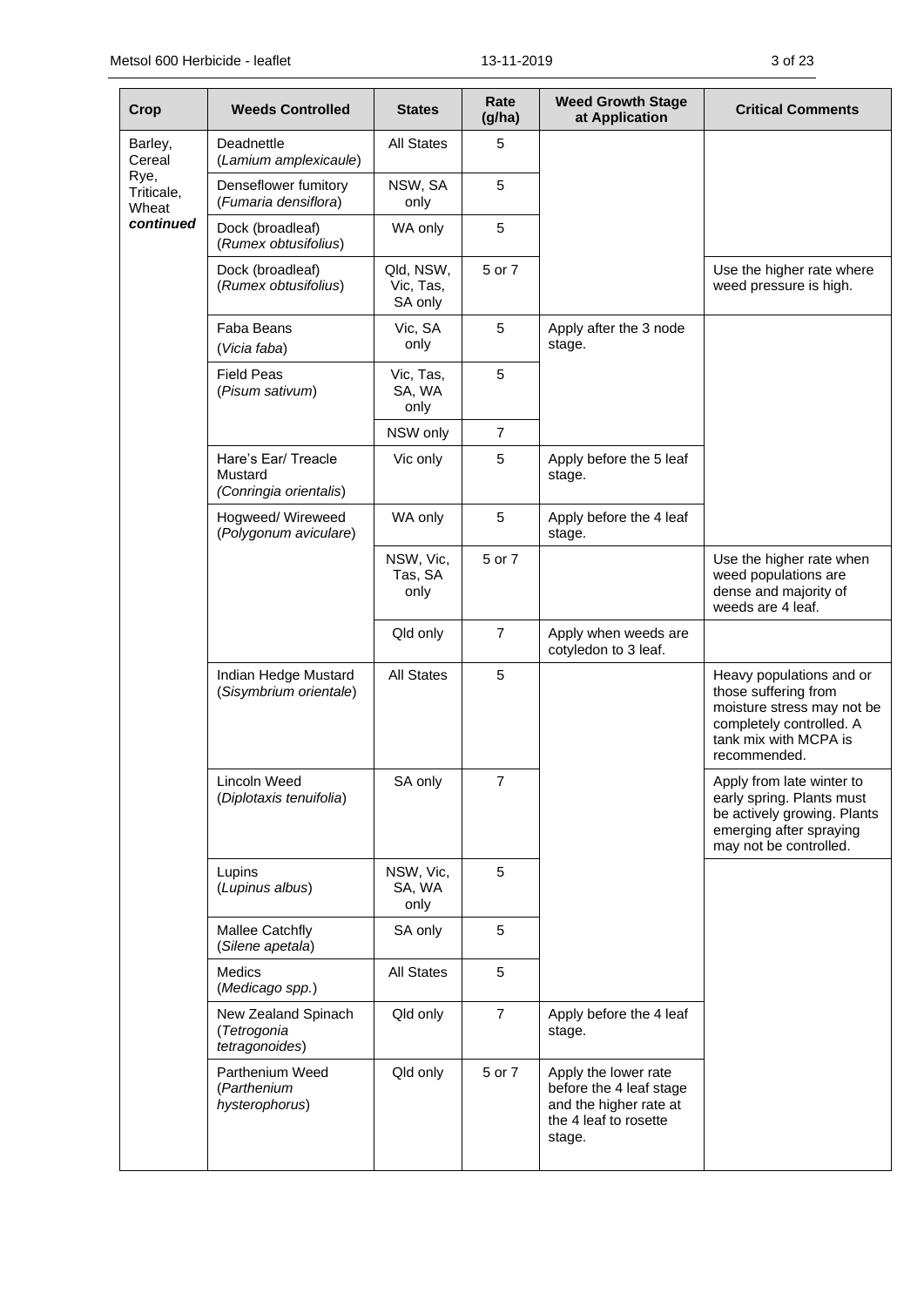| Crop                                             | <b>Weeds Controlled</b>                                       | <b>States</b>                     | Rate<br>(g/ha) | <b>Weed Growth Stage</b><br>at Application                                                              | <b>Critical Comments</b>                                                                                  |
|--------------------------------------------------|---------------------------------------------------------------|-----------------------------------|----------------|---------------------------------------------------------------------------------------------------------|-----------------------------------------------------------------------------------------------------------|
| Barley,<br>Cereal<br>Rye,<br>Triticale,<br>Wheat | Paterson's Curse/<br>Salvation Jane                           | WA, Tas<br>only                   | 5              |                                                                                                         |                                                                                                           |
|                                                  | (Echium plantagineum)                                         | NSW, SA<br>only                   | 5 or 7         | Use the higher rate for<br>large weeds or heavy                                                         |                                                                                                           |
| continued                                        | <b>Prickly Lettuce</b><br>(Lactuca serriola)                  | Qld, Vic,<br>Tas, SA<br>only      | 5 or 7         | weed populations.                                                                                       |                                                                                                           |
|                                                  |                                                               | WA only                           | 5              |                                                                                                         |                                                                                                           |
|                                                  | <b>Red Pigweed</b><br>(Portulaca oleracea)                    | Qld only                          | 5              | Apply before the 6 leaf<br>stage.                                                                       |                                                                                                           |
|                                                  |                                                               |                                   | $\overline{7}$ | Apply this rate when<br>weed populations are<br>dense and the majority<br>of weeds are 6 leaf<br>stage. |                                                                                                           |
|                                                  | Rough Poppy<br>(Papaver hybridum)                             | NSW, Vic,<br>Tas, SA<br>only      | 5              |                                                                                                         |                                                                                                           |
|                                                  | Salt bush<br>(Atriplex meulleri)                              | Qld only                          | 5 or 7         | Use the lower rate at<br>the 4 leaf stage and the<br>higher rate at the 4 - 6<br>leaf stage.            |                                                                                                           |
|                                                  | <b>Shepherds Purse</b><br>(Capsella bursa-<br>pastoris)       | NSW, Vic,<br>Tas, SA<br>only      | 5              |                                                                                                         |                                                                                                           |
|                                                  | Skeleton Weed -<br>suppression only<br>(Chondrilla juncea)    | NSW, Vic,<br>SA only              | $\overline{7}$ |                                                                                                         |                                                                                                           |
|                                                  |                                                               | WA only                           | 5              |                                                                                                         |                                                                                                           |
|                                                  | Slender celery<br>(Apium leptophyllum)                        | Qld only                          | 5              |                                                                                                         |                                                                                                           |
|                                                  | Smallflower fumitory<br>(Fumaria parviflora)                  | SA only                           | 5              |                                                                                                         |                                                                                                           |
|                                                  | Sorrel<br>(Rumex acetosella)                                  | NSW, Vic,<br>Tas, SA,<br>WA only  | 5              |                                                                                                         | Some regeneration from<br>underground rootstocks<br>and new germinations may<br>occur late in the season. |
|                                                  | Soursob<br>(Oxalis pes-caprae)                                | NSW, Vic,<br>Tas, SA,<br>WA only  | 5              | Apply after a majority<br>of Soursob have<br>emerged and are<br>actively growing.                       |                                                                                                           |
|                                                  | Spiny Emex/                                                   | WA only                           | 5              |                                                                                                         |                                                                                                           |
|                                                  | Doublegee/ Three<br><b>Cornered Jacks</b><br>(Emex australis) | Qld, NSW,<br>Vic, Tas,<br>SA only | 5 or 7         |                                                                                                         | Use the higher rate under<br>heavy weed pressure.                                                         |
|                                                  | Stagger weed<br>(Stachys arvensis)                            | All States                        | 5              |                                                                                                         |                                                                                                           |
|                                                  | Storksbill/ Wild<br>Geranium<br>(Erodium spp.)                | Vic, Tas,<br>SA, WA<br>only       | $\sqrt{5}$     |                                                                                                         |                                                                                                           |
|                                                  | Turnip weed<br>(Rapistrum rugosum)                            | All States                        | 5              |                                                                                                         |                                                                                                           |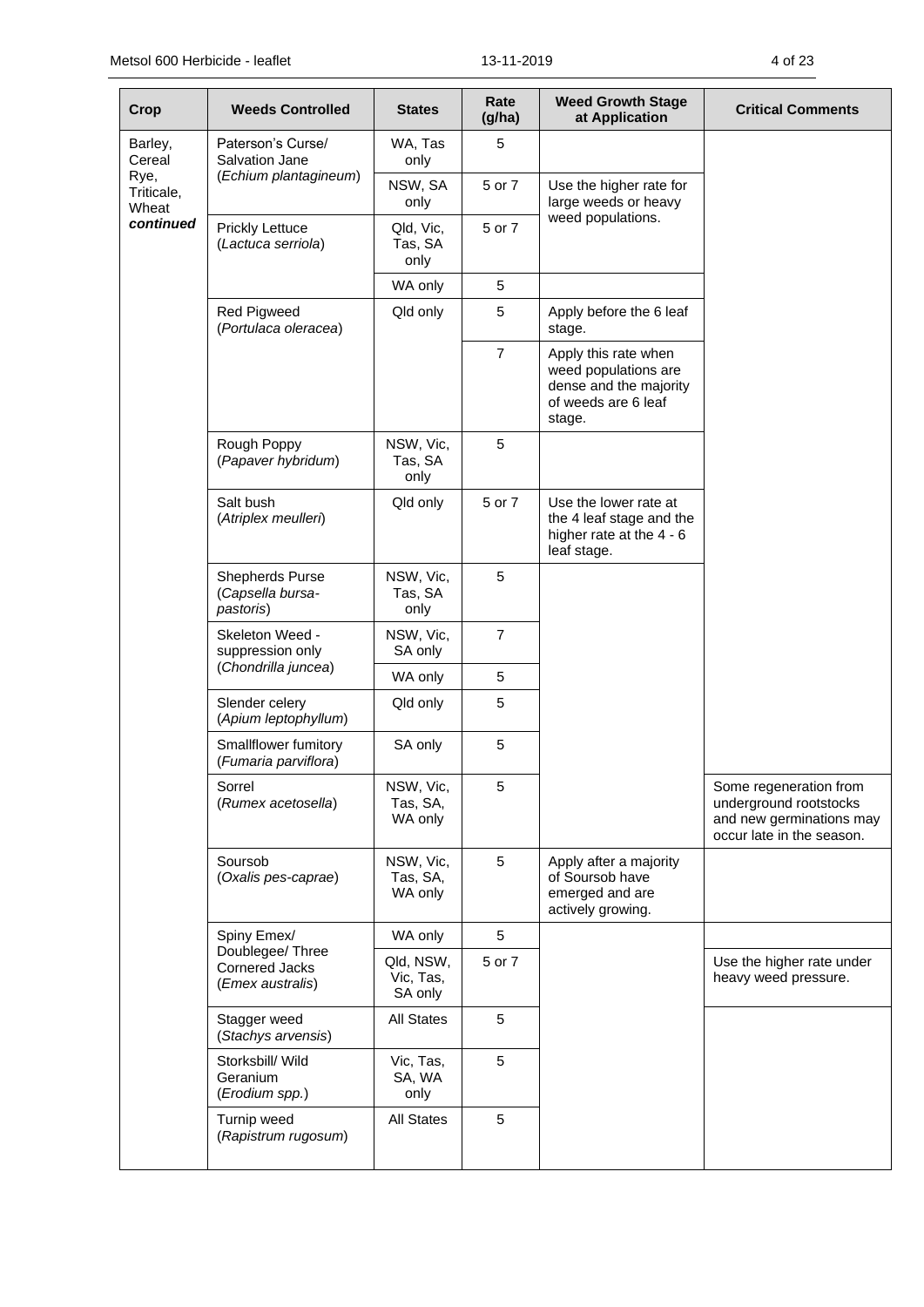| Crop                                             | <b>Weeds Controlled</b>                           | <b>States</b>    | Rate<br>(g/ha) | <b>Weed Growth Stage</b><br>at Application                                                                   | <b>Critical Comments</b> |
|--------------------------------------------------|---------------------------------------------------|------------------|----------------|--------------------------------------------------------------------------------------------------------------|--------------------------|
| Barley,<br>Cereal<br>Rye,<br>Triticale,<br>Wheat | <b>Volunteer Sunflower</b><br>(Helianthus annuus) | Qld only         | 5 or 7         | Use the lower rate at<br>the cotyledon to 4 leaf<br>stage and the higher<br>rate at the 4 - 8 leaf<br>stage. |                          |
| continued                                        |                                                   | NSW only         | $\overline{7}$ | Apply at the cotyledon<br>to 8 leaf stage.                                                                   |                          |
|                                                  | Wild / Crow Garlic<br>(Allium vineale)            | Vic. Tas<br>only | $\overline{7}$ | Apply at the 1 - 2 leaf<br>stage.                                                                            |                          |
|                                                  | Wild Turnip<br>(Brassica tournefortii)            | All States       | 5              |                                                                                                              |                          |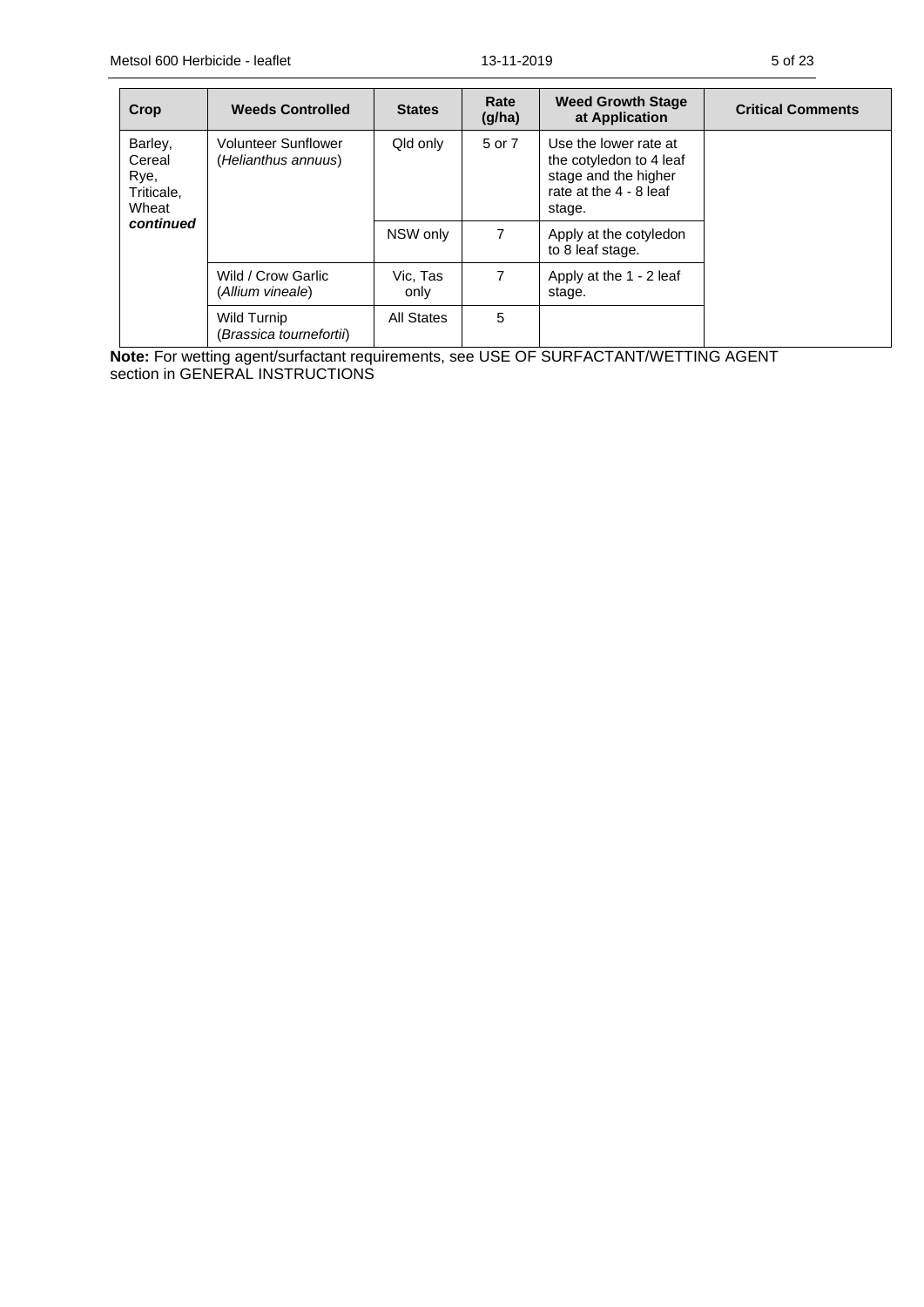#### **2) CEREAL CROPS – METSOL 600 HERBICIDE MIXTURES Post Crop and Weed Emergence by Ground and Aerial Application**

### **Additional Restraint**

**DO NOT** spray if rainfall is expected within 2 hours.

For the control of weeds in addition to those listed above the following mixtures with their appropriate timings are recommended. For mixing instructions refer to 'Spray Preparation' Section.

| <b>Crop</b>                                   | <b>Weeds Controlled</b>                            | <b>States</b>                        | Rate per ha                                                                       | <b>Crop Stage at</b><br><b>Application</b>                                                                | <b>Critical Comments</b>                                                                          |
|-----------------------------------------------|----------------------------------------------------|--------------------------------------|-----------------------------------------------------------------------------------|-----------------------------------------------------------------------------------------------------------|---------------------------------------------------------------------------------------------------|
| Wheat,<br>Barley,<br>Triticale,<br>Cereal Rye | Capeweed<br>(Arctotheca calendula),<br>Wild Radish | NSW,<br>Vic only                     | 5 g + 500 mL diuron<br>flowable $(500 g/L) +$<br>500 mL MCPA amine<br>(500 g/L)   | 3 to 5 leaf (Zadoks<br>13-15) NSW only<br>5 leaf (Zadoks 15)<br>Vic only                                  | DO NOT apply to<br>Shortim, Kamilaroi<br>or Olympic wheat.<br>Apply when weeds<br>are 2 - 5 leaf. |
|                                               | (Raphanus<br>raphanistrum)                         | SA only                              | 5 g + 500 mL diuron<br>flowable $(500 g/L) +$<br>350 mL MCPA amine<br>(500 g/L)   | 3 to 5 leaf (Zadoks<br>$13-15$                                                                            |                                                                                                   |
|                                               |                                                    | WA only                              | $5 g + 350$ mL diuron<br>flowable $(500 g/L) +$<br>400 mL MCPA Amine<br>(500 g/L) | 3 to 4 leaf (Zadoks<br>$13-14)$                                                                           | Apply when weeds<br>are 2 - 5 leaf.                                                               |
| Barley,<br>Wheat                              |                                                    |                                      | $5 g + 550 mL$<br>terbutryn (500 g/L) +<br>600 mL MCPA amine<br>(500 g/L)         | 3 leaf to early<br>tillering (Zadoks 13-<br>21)                                                           | Apply when weeds<br>are 2 - 6 leaf.                                                               |
|                                               | Capeweed<br>(Arctotheca calendula)                 | SA only                              | $5 g + 550 mL$<br>terbutryn (500 g/L)                                             |                                                                                                           |                                                                                                   |
|                                               |                                                    | <b>NSW</b><br>only                   | $5 g + 850 mL$<br>terbutryn (500 g/L)                                             |                                                                                                           |                                                                                                   |
|                                               |                                                    | NSW,<br>Vic, SA,<br>WA only          | $5 g + 1 L$ Agtryne<br>$MA^{\circledR}$                                           | 3 leaf to early<br>tillering (Zadoks 13-<br>21)                                                           | Apply when weeds<br>are 2 to 6 leaf.                                                              |
| Barley,<br>Cereal                             |                                                    | WA only                              | $5 g + 750 mL$<br>Bromicide MA®                                                   | 3 leaf to full tillered                                                                                   | Apply when weeds<br>are up to 6 leaf                                                              |
| Rye,<br>Triticale &<br>Wheat                  |                                                    | Qld,<br>NSW,<br>Vic, Tas,<br>SA only | $5 g + 1.4 L$ Bromicide<br>$MA^{\circledR}$                                       |                                                                                                           | stage.                                                                                            |
|                                               |                                                    | WA only                              | $5 g + 1.4 L$ Bromicide<br>$MA^®$                                                 |                                                                                                           | Apply when weeds<br>are 6 to 8 leaf                                                               |
|                                               |                                                    | Qld,<br>NSW,<br>Vic, Tas,<br>SA only | $5 g + 2.1 L$ Bromicide<br>$MA^®$                                                 | 5 leaf to full tillered<br>(NSW, Vic, Tas, SA<br>only)<br>Early tillering to full<br>tillering (Qld only) | stage.                                                                                            |
|                                               |                                                    |                                      |                                                                                   |                                                                                                           |                                                                                                   |
|                                               |                                                    |                                      |                                                                                   |                                                                                                           |                                                                                                   |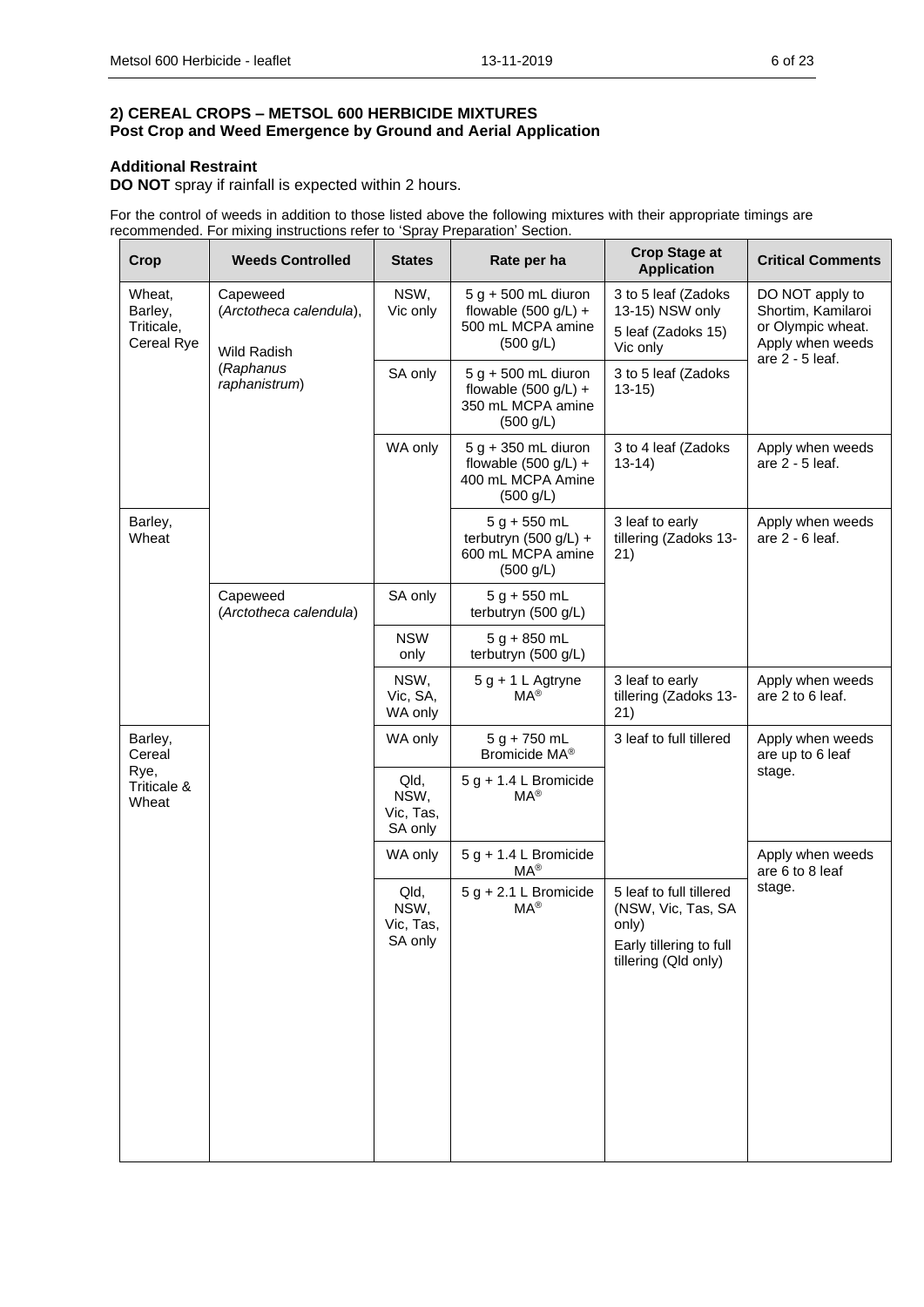| Crop                                   | <b>Weeds Controlled</b>                   | <b>States</b>                       | Rate per ha                                     | <b>Crop Stage at</b><br><b>Application</b>                                                                                                                                                                                          | <b>Critical Comments</b>                                                                                                                                                                                        |
|----------------------------------------|-------------------------------------------|-------------------------------------|-------------------------------------------------|-------------------------------------------------------------------------------------------------------------------------------------------------------------------------------------------------------------------------------------|-----------------------------------------------------------------------------------------------------------------------------------------------------------------------------------------------------------------|
| Barley,<br>Cereal<br>Rye,              | Wild Radish<br>(Raphanus<br>raphanistrum) | Qld only                            | $5 g + 700 mL - 1 L$<br>MCPA amine (500<br>g/L) | Early tillering to<br>before boot<br>(Zadoks 21-39)                                                                                                                                                                                 | Apply the lower rate<br>to seedling weeds<br>$(3 - 6$ leaf) and the                                                                                                                                             |
| Triticale &<br>Wheat<br>continued      |                                           | <b>NSW</b><br>only                  |                                                 | Apply 700 mL after<br>the crop has<br>reached the 5 leaf<br>stage. Apply the<br>higher rate after the<br>first node can be<br>felt at the base of<br>the tiller and before<br>swelling of the head<br>can be felt in the<br>tiller. | higher rate to well<br>developed weeds<br>up to rosette stage.                                                                                                                                                  |
|                                        |                                           | SA only                             | 5 g + 1.4 L MCPA<br>amine $(500 g/L)$           | Early tillering to<br>before boot<br>(Zadoks 21-39)                                                                                                                                                                                 | Apply when weeds<br>are seedling to<br>rosette.                                                                                                                                                                 |
|                                        |                                           | WA only                             | $5 g + 1.2 L MCPA$<br>amine $(500 g/L)$         | 5 leaf to tillering<br>(Zadoks 15-30)                                                                                                                                                                                               |                                                                                                                                                                                                                 |
| Wheat,<br>barley                       |                                           | WA only                             | $5 g + 250 mL$<br>Jaguar <sup>®</sup>           | Wheat: 3 leaf to late<br>tillering (Zadoks 13-<br>20)<br>Barley: 5 leaf to late<br>tillering (Zadoks 15-<br>30)                                                                                                                     | Apply up to the 4<br>leaf stage and not<br>more than 10 cm in<br>diameter.                                                                                                                                      |
| Wheat,<br>Barley,<br>Cereal Rye<br>and |                                           | NSW,<br>Vic, Tas,<br>SA, WA<br>only | $5 g + 1.1 L$ to 1.6 L<br>LVE MCPA (500 g/L)    | 5 leaf to<br>commencement of<br>flag leaf (Zadoks<br>$15-37)$                                                                                                                                                                       | Apply up to 2 - 3<br>leaf stage only.                                                                                                                                                                           |
| Triticale                              | Saffron thistle<br>(Carthamus lanatus)    | NSW,<br>Vic, Tas,<br>SA, WA<br>only | $5 g + 1.1 L$ to 1.6 L<br>LVE MCPA (500 g/L)    | 5 leaf through to<br>commencement of<br>flag leaf (Zadoks<br>$15-37$                                                                                                                                                                | Spray young<br>rosettes before<br>leaves become<br>spiny.                                                                                                                                                       |
|                                        |                                           | Qld only                            | $5 g + 1.4 L$ to 2.1 L<br>LVE MCPA (500 g/L)    | Early tillering to<br>before boot<br>(Zadoks 21 – 39).<br>Higher rates (above<br>1.5 L/ha) of MCPA<br>amine only to be<br>used on crops from<br>the mid-tillering to<br>before boot stage<br>(Zadoks 23 - 29)                       | Apply to weeds at<br>seedling to rosette<br>stage. Use the<br>lower rate on<br>seedling weeds and<br>the higher rate on<br>well developed<br>weeds.                                                             |
|                                        |                                           | NSW,<br>Vic, Tas,<br>SA, WA<br>only | $5 g + 300 mL$<br>clopyralid (300 g/L)          | 4 to 5 leaf stage<br>(Zadoks 14-15)                                                                                                                                                                                                 | Spray when weeds<br>are young and<br>actively growing.<br>DO NOT apply<br>clopyralid to a<br>cereal crop if field<br>peas are to be<br>sown the following<br>season unless<br>cereal stubble is to<br>be burnt. |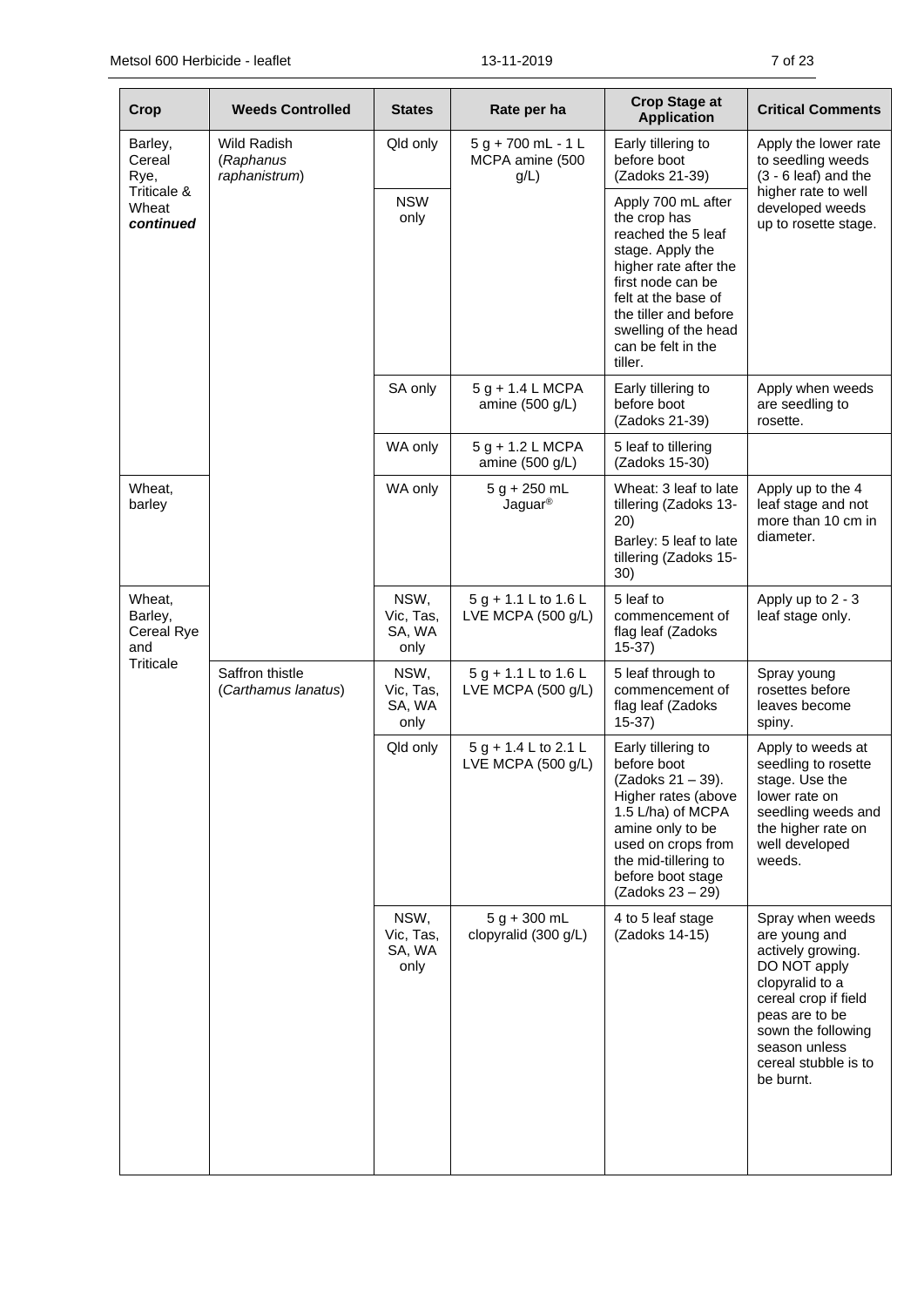| Crop                                                    | <b>Weeds Controlled</b>                                                    | <b>States</b>              | Rate per ha                                       | <b>Crop Stage at</b><br><b>Application</b>                                                                                                                      | <b>Critical Comments</b>                                                                                                                                |
|---------------------------------------------------------|----------------------------------------------------------------------------|----------------------------|---------------------------------------------------|-----------------------------------------------------------------------------------------------------------------------------------------------------------------|---------------------------------------------------------------------------------------------------------------------------------------------------------|
| Wheat,<br>Barley,<br>Cereal Rye                         | Variegated Thistle<br>(Silybum marianum)                                   | Tas only#                  | $5 g + 1.5 L 2, 4-D$<br>amine (500 g/L)           | 5 leaf to early<br>tillering (Zadoks 15-<br>21)                                                                                                                 | Apply to weeds at<br>seedling to rosette<br>stage.                                                                                                      |
| and<br><b>Triticale</b><br>continued                    |                                                                            | <b>NSW</b><br>only         | 5 g + 700 mL to 1.7 L<br>2,4-D amine (500<br>g/L) | Apply after the first<br>node can be felt at<br>the base of the tiller<br>and before swelling<br>of the head can be<br>felt in the tiller.                      | Apply to weeds at<br>the seedling to<br>rosette stage. Use<br>the lower rate on<br>seedling weeds and<br>the higher rate on<br>well-developed<br>weeds. |
|                                                         |                                                                            | Qld only                   | $5 g + 1.1 L 2, 4-D$<br>amine (500 g/L)           | Mid tillering to<br>before boot<br>(Zadoks 23-39)                                                                                                               | Apply to weeds at<br>the seedling to<br>rosette stage.                                                                                                  |
|                                                         |                                                                            |                            | $5 g + 1.5 L MCPA$<br>amine (500 g/L)             | Early tillering to<br>before boot<br>(Zadoks 21-39)                                                                                                             |                                                                                                                                                         |
|                                                         |                                                                            | NSW,<br>Vic, Tas,          | 5 g + 840 mL to 1.1 L<br>LVE MCPA (500 g/L)       | Apply from 5 leaf<br>through to                                                                                                                                 | Spray at pre-<br>cabbage stage.                                                                                                                         |
| Wheat                                                   | Slender thistle<br>(Carduus tenuiflorus)                                   | SA, WA<br>only             | $5 g + 2.1 L LVE$<br>MCPA (500 g/L)               | commencement of<br>flag leaf (Zadoks<br>$15-37)$                                                                                                                | Moderately<br>susceptible. Spray<br>young rosettes.                                                                                                     |
| Wheat,<br>Barley,<br>Cereal<br>Rye,<br><b>Triticale</b> |                                                                            | <b>NSW</b><br>only         | 5 g + 1 L to 1.7 L<br>2,4-D amine (500<br>g/L)    | Apply after the first<br>node can be felt in<br>the base of the tiller<br>and before the<br>swelling of the head<br>can be felt in the<br>tiller.               | Apply to weeds at<br>the seedling to<br>rosette stage. Use<br>the lower rate on<br>seedling weeds and<br>the higher rate on<br>well-developed<br>weeds. |
|                                                         | Slender thistle<br>(Carduus tenuiflorus<br>and C. pycnocephalus)           | Tas only#                  | $5 g + 1.7 L 2,4-D$<br>amine (500 g/L)            | 5 leaf to early<br>tillering (Zadoks 15-<br>21)                                                                                                                 | Apply to weeds at<br>seedling to young<br>rosette stage.                                                                                                |
| Wheat,<br>Barley &<br><b>Triticale</b>                  | Black bindweed/<br><b>Climbing Buckwheat</b><br>(Polygonum<br>convolvulus) | Qld,<br><b>NSW</b><br>only | 5 or $7 g + 1 L$ Tordon<br>$242^{\circ}$          | Apply from early<br>tillering (when the<br>main shoot has 4 to<br>5 leaves plus 2 or<br>more new tillers<br>have formed) to<br>start of jointing (1st<br>node). | For best control<br>apply at early<br>tillering as this<br>weed becomes<br>more difficult to<br>control as it<br>becomes larger.                        |

# In Tasmania 2,4-D can only be applied between 15 April to 15 September to minimise damage to grapevines through spray or vapour drift.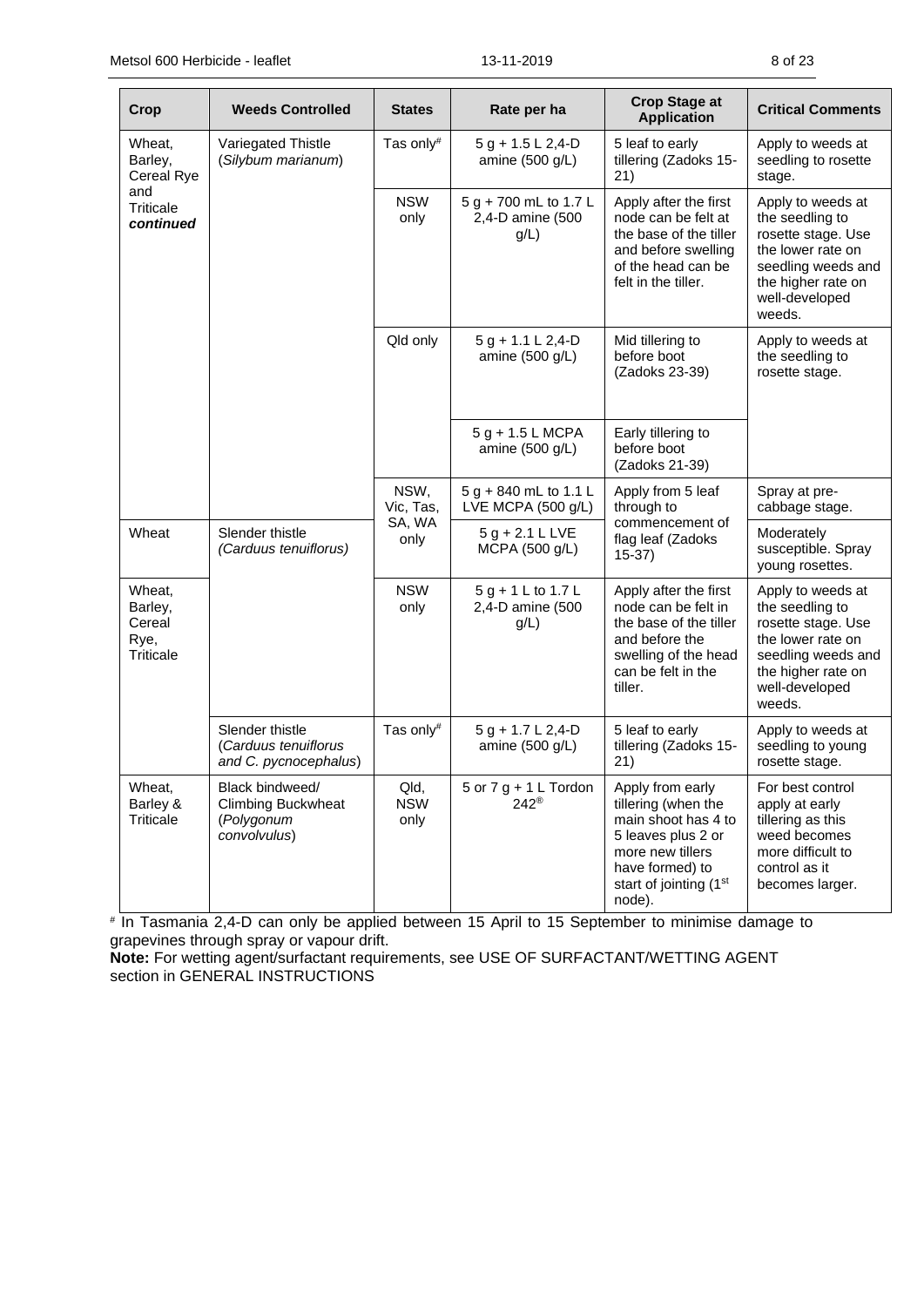### **Additional Restraint**

**DO NOT** spray if rainfall is expected within 2 hours.

| Crop                                     | Weeds<br><b>Controlled</b>                                                                                            | <b>States</b>           | Rate per ha                                    | Weed Stage at<br><b>Application</b>                               | <b>Critical Comments</b>                                                                                                                                                                                                                                                                                                      |
|------------------------------------------|-----------------------------------------------------------------------------------------------------------------------|-------------------------|------------------------------------------------|-------------------------------------------------------------------|-------------------------------------------------------------------------------------------------------------------------------------------------------------------------------------------------------------------------------------------------------------------------------------------------------------------------------|
| Wheat                                    | All States<br>Refer to<br>$5$ or $7$ g +<br>Section 1 -<br>glyphosate at<br>except WA<br>Post Crop and<br>label rates |                         |                                                | Refer to Section<br>1 - Post Crop<br>and Weed                     | DO NOT apply at less than 10<br>days before sowing as crop<br>injury may occur, particularly if                                                                                                                                                                                                                               |
|                                          | Weed<br>Emergence<br>and<br>glyphosate<br>herbicide<br>Directions for<br>Use                                          | WA only                 | $5 g +$<br>glyphosate at<br>label rates        | Emergence and<br>glyphosate<br>herbicide<br>Directions for<br>Use | conditions are dry and cold.<br>Apply when weeds are<br>actively growing. Refer to<br>critical comments and General<br>Instructions of both labels.<br>Use the appropriate rate of<br>each product for the target<br>weed.                                                                                                    |
| Barley,<br>Cereal<br>Rye or<br>Triticale |                                                                                                                       | All States<br>except WA | $5$ or $7$ g +<br>glyphosate at<br>label rates |                                                                   | DO NOT apply at less than 6<br>weeks before sowing as crop<br>injury may occur, particularly if<br>conditions are dry and cold.<br>Apply when weeds are<br>actively growing. Refer to<br>critical comments and General<br>Instructions of both labels.<br>Use the appropriate rate of<br>each product for the target<br>weed. |
|                                          |                                                                                                                       | WA only                 | $5g +$<br>glyphosate at<br>label rates         |                                                                   |                                                                                                                                                                                                                                                                                                                               |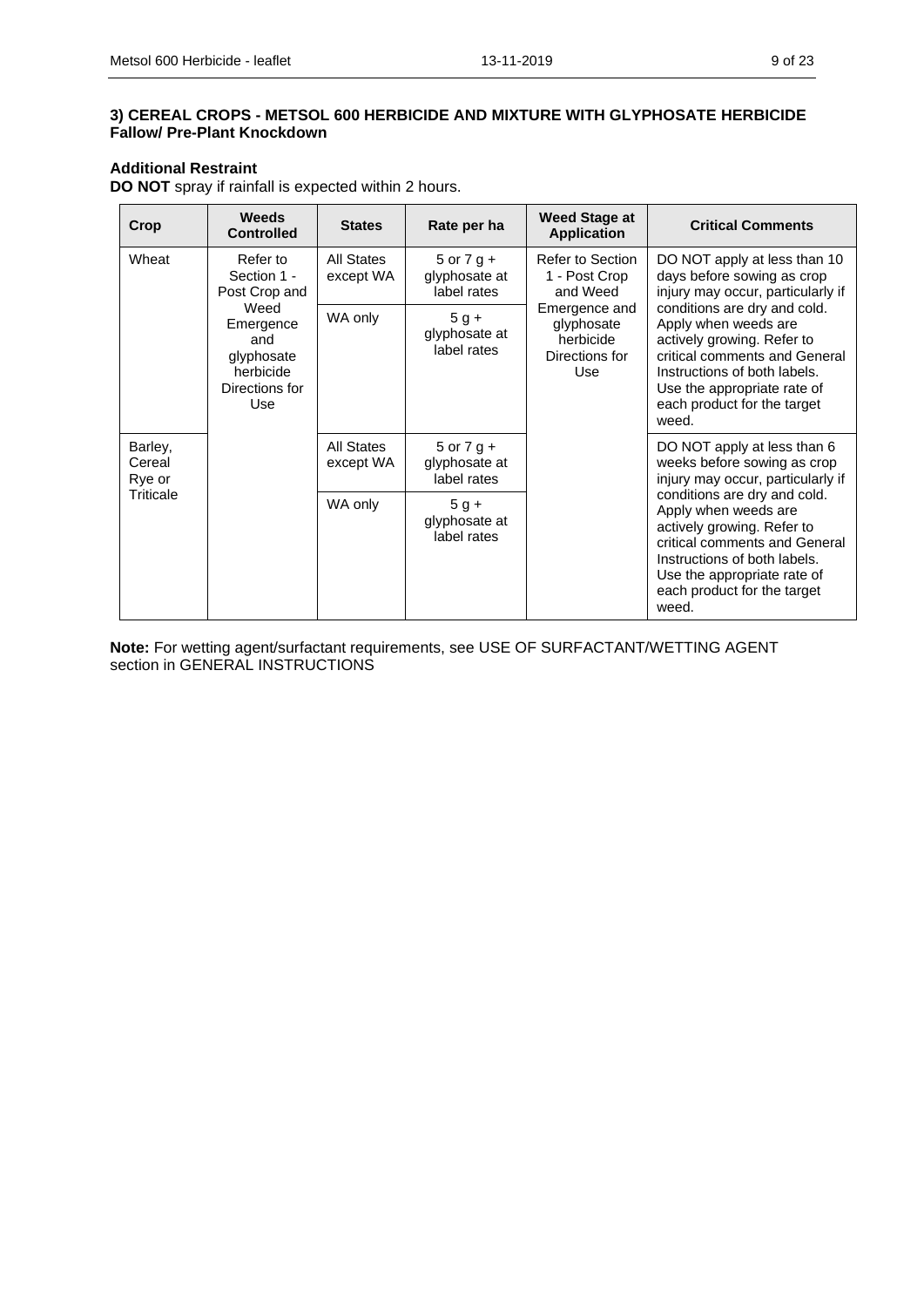### **4) NATIVE PASTURES, RIGHTS-OF-WAY, COMMERCIAL AND INDUSTRIAL AREAS METSOL 600 HERBICIDE ONLY Ground Application (All States – except where noted)**

**Additional Restraints**

**DO NOT** apply if rainfall is expected within 4 hours of spraying.

**DO NOT** apply to pastures based on *Paspalum notatum* or *Setaria spp*., as their vegetative growth will be reduced.

**DO NOT** treat newly sown pastures as severe damage may occur.

**DO NOT** use on pasture seed crops.

|                                                                  |                                                                                                                                                                                                              |                                                      | Rate                            |                                                                   | <b>Critical Comments</b>                                                                                                                                                                                                                 |
|------------------------------------------------------------------|--------------------------------------------------------------------------------------------------------------------------------------------------------------------------------------------------------------|------------------------------------------------------|---------------------------------|-------------------------------------------------------------------|------------------------------------------------------------------------------------------------------------------------------------------------------------------------------------------------------------------------------------------|
| <b>Situation</b>                                                 | <b>Weeds Controlled</b>                                                                                                                                                                                      | Handgun<br>(g/100 L)                                 | Ground<br><b>Boom</b><br>(g/ha) | <b>Gas Gun</b><br>(g/L)                                           | FOR ALL WEEDS: Apply when<br>target weed is in active growth<br>and not under stress from<br>waterlogging, drought etc.                                                                                                                  |
| <b>Native</b><br>Pastures **,<br>Rights of<br>Way,<br>Commercial | <b>Alligator Weed</b><br>(Alternanthera<br>philoxeroides)                                                                                                                                                    | 10                                                   | 80                              |                                                                   | DO NOT apply in aquatic<br>situations. For complete control,<br>follow-up applications are<br>necessary for at least the next 2<br>seasons.                                                                                              |
| and<br>Industrial<br>Areas                                       | Apple Box<br>(Angophora<br>floribunda),<br>Messmate<br>Stringybark (E.<br>obliqua),<br>Narrowleaf<br>Peppermint<br>(E. radiata),<br>Blakely's Red Gum<br>$(E.~blackelyi)$ ,<br>Yellow box<br>(E. melliodora) | $10 +$<br>$Pulse^{\circledR}$<br>(200 mL/<br>100 L   |                                 | 1 + Pulse <sup>®</sup><br>$(10 \text{ mL} / 5 \text{ L})$         | Apply to plants up to 4 m high.<br>Ensure thorough coverage. Avoid<br>spraying when plants are<br>stressed. Results cannot be<br>quaranteed where suckers<br>originate from large lignotubers.                                           |
|                                                                  | Australian<br>Blackthorn<br>(Bursaria spinosa)                                                                                                                                                               | 10                                                   |                                 | $1 + \text{Pulse}^{\circledR}$<br>$(10 \text{ mL} / 5 \text{ L})$ | Handgun - apply to ensure<br>thorough coverage but not to<br>cause run-off.                                                                                                                                                              |
|                                                                  | <b>Bellyache Bush</b><br>(Jatropha<br>gossypifolia)                                                                                                                                                          | $10 +$<br>Pulse <sup>®</sup><br>$(200$ mL<br>/100 L) |                                 |                                                                   |                                                                                                                                                                                                                                          |
|                                                                  | Blackberry<br>(Rubus spp.)                                                                                                                                                                                   | $10 + a$<br>mineral<br>crop oil (1<br>L/100 L        |                                 | 1 + $Pulse^{\circledR}$<br>$(10 \text{ mL} / 5 \text{ L})$        | Spray to thoroughly wet all foliage<br>and canes.<br>Ensure peripheral runners are<br>sprayed.<br>Tasmania: Apply after petal fall.<br>DO NOT apply to bushes bearing<br>mature fruit.<br>Victoria: Apply between<br>December and April. |
|                                                                  | Bitou Bush/<br><b>Boneseed</b><br>(Chrysanthemoides<br>monilifera)                                                                                                                                           | 10                                                   |                                 |                                                                   | Minimise contact with desirable<br>plants. Apply to point of run-off.                                                                                                                                                                    |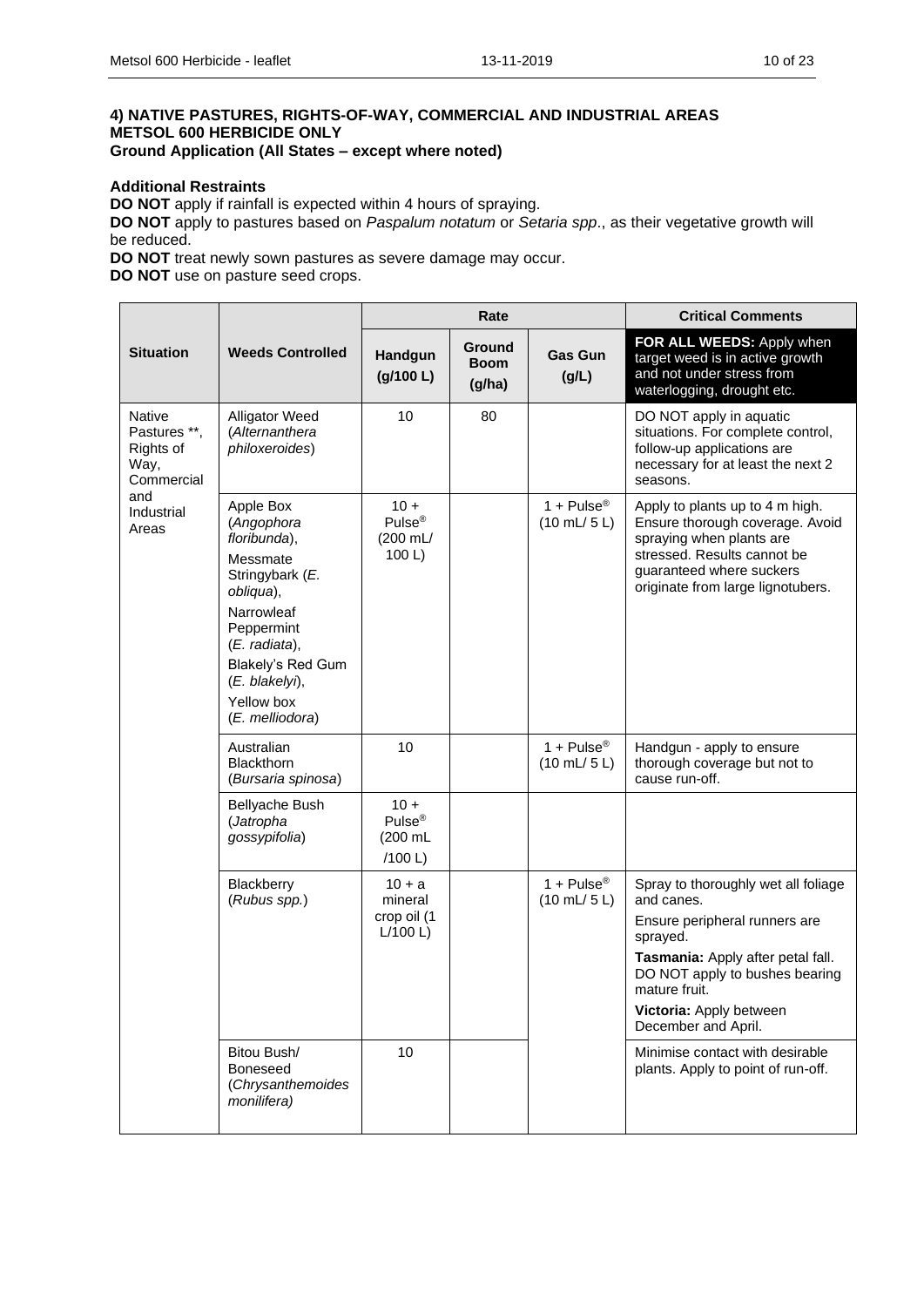|                                                                                |                                                         |                                                     | Rate                                               |                         | <b>Critical Comments</b>                                                                                                                                                                                                                                                           |
|--------------------------------------------------------------------------------|---------------------------------------------------------|-----------------------------------------------------|----------------------------------------------------|-------------------------|------------------------------------------------------------------------------------------------------------------------------------------------------------------------------------------------------------------------------------------------------------------------------------|
| <b>Situation</b>                                                               | <b>Weeds Controlled</b>                                 | Handgun<br>(g/100 L)                                | <b>Ground</b><br><b>Boom</b><br>(q/ha)             | <b>Gas Gun</b><br>(g/L) | FOR ALL WEEDS: Apply when<br>target weed is in active growth<br>and not under stress from<br>waterlogging, drought etc.                                                                                                                                                            |
| Native<br>Pastures **,<br>Rights of<br>Way,<br>Commercial<br>and<br>Industrial | <b>Bridal Creeper</b><br>(Myrsiphyllum<br>asparagoides) | 5                                                   |                                                    |                         | Apply from mid-June to late<br>August. To achieve complete<br>control follow-up applications over<br>at least 2 seasons are required.<br>To minimise damage to native<br>vegetation, water volumes of 500<br>- 800 L/ha are recommended.                                           |
| Areas<br>continued                                                             | Common Bracken<br>(Pteridium<br>esculentum)             | 10                                                  | 60                                                 |                         | Apply after 75% of fronds are fully<br>expanded. Spray to thoroughly<br>wet all foliage but not to cause<br>run-off. For boom application<br>adjust boom height to ensure<br>complete spray overlap.                                                                               |
|                                                                                | <b>Crofton Weed</b><br>(Eupatorium<br>adenophorum)      | 15                                                  |                                                    |                         | Spray to thoroughly wet all foliage<br>but not to cause run-off. When<br>bushes are in thickets ensure<br>good spray penetration. Apply up<br>to early flowering. Best results are<br>obtained on younger plants.<br>Should regrowth occur, re-treat in<br>the next growth period. |
|                                                                                | Darling Pea<br>(Swainsona spp.)                         |                                                     | 10                                                 |                         | Spray during spring.                                                                                                                                                                                                                                                               |
|                                                                                | Fennel (Foeniculum<br>vulgare)                          | 10                                                  |                                                    |                         |                                                                                                                                                                                                                                                                                    |
|                                                                                | Golden Dodder<br>(Cuscuta australis)                    | 1                                                   |                                                    |                         | Apply as a spot spray to point of<br>run-off at pre-flowering. Ensure<br>correct coverage of infested area.                                                                                                                                                                        |
|                                                                                | Gorse<br>(Ulex europaeus)<br>Vic, Tas, SA, NSW<br>only  | $15 +$<br>$Pulse^{\circledR}$<br>(200 mL<br>/100 L) |                                                    |                         | Apply to bushes 2 m tall. Ensure<br>thorough spray penetration and<br>coverage of the whole plant.                                                                                                                                                                                 |
|                                                                                | <b>Great Mullein</b><br>(Verbascum<br>thapsus)          |                                                     | $20 +$<br>Pulse <sup>®</sup><br>(200 mL<br>/100 L) |                         | Apply to rosettes during stem<br>elongation during spring when soil<br>moisture is good. Regrowth may<br>occur if plants are treated when<br>growing conditions are not good.                                                                                                      |
|                                                                                | Harrisia Cactus<br>(Eriocereus spp.)                    | 20                                                  |                                                    |                         | Spray to thoroughly wet using<br>water volumes of 1,000 - 1,500<br>litres per hectare. A follow-up<br>treatment may be necessary.                                                                                                                                                  |
|                                                                                | Hawthorn<br>(Crataegus spp)                             | 10                                                  |                                                    |                         | Spray to thoroughly wet all<br>foliage, but not to cause run-off.                                                                                                                                                                                                                  |
|                                                                                | Inkweed<br>(Phytolacca<br>octandra)                     | $\sqrt{5}$                                          |                                                    |                         |                                                                                                                                                                                                                                                                                    |
|                                                                                | Japanese<br>Sunflower (Tithonia<br>diversifolia)        | 10                                                  |                                                    |                         |                                                                                                                                                                                                                                                                                    |
|                                                                                | Kangaroo Thorn<br>(Acacia paradoxa)                     | 10                                                  |                                                    |                         | DO NOT apply to bushes greater<br>than 2.5 m high.                                                                                                                                                                                                                                 |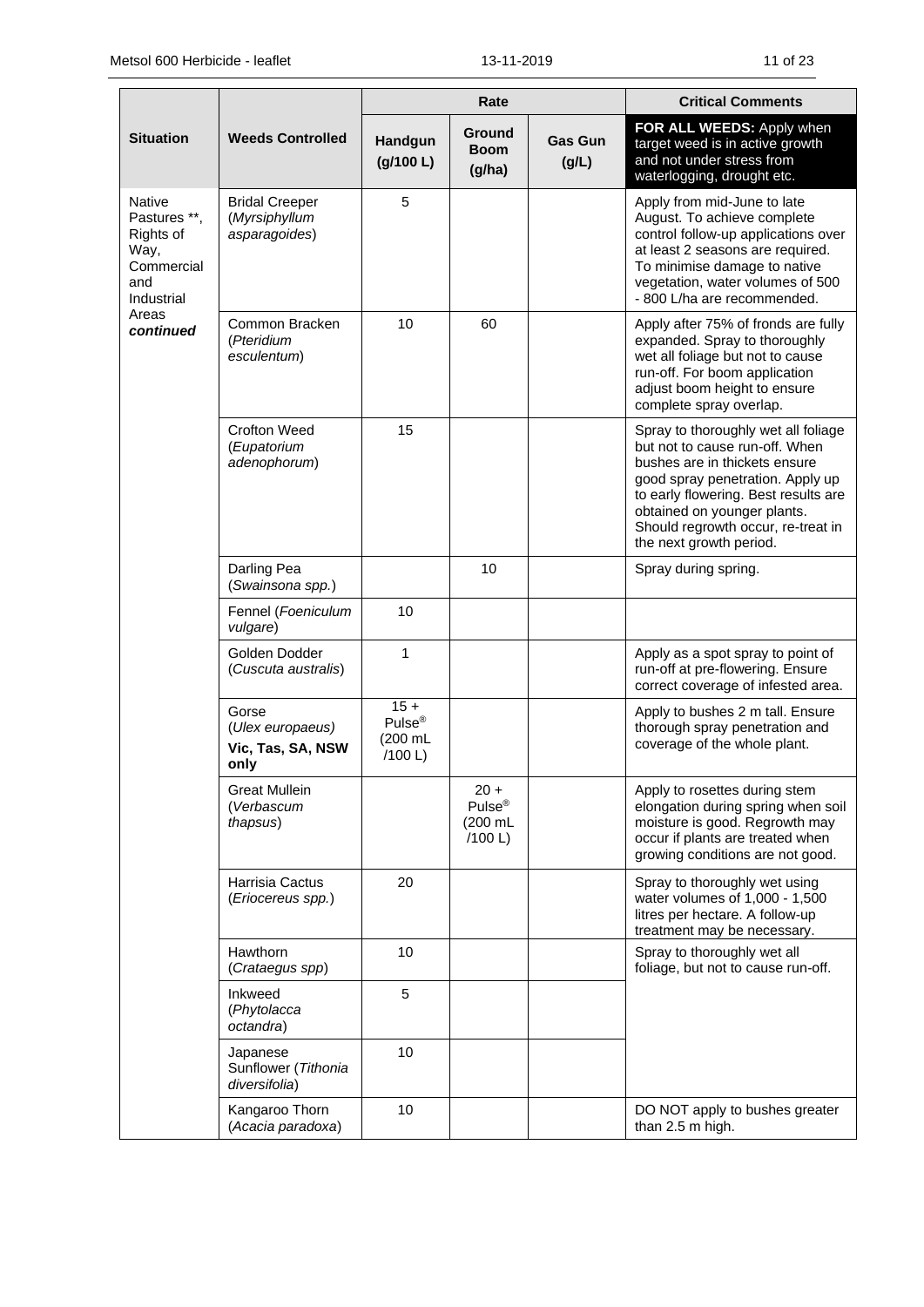|                                                    |                                                                    |                      | Rate                            |                                                               | <b>Critical Comments</b>                                                                                                                                                                                                                                                                                                 |
|----------------------------------------------------|--------------------------------------------------------------------|----------------------|---------------------------------|---------------------------------------------------------------|--------------------------------------------------------------------------------------------------------------------------------------------------------------------------------------------------------------------------------------------------------------------------------------------------------------------------|
| <b>Situation</b>                                   | <b>Weeds Controlled</b>                                            | Handgun<br>(g/100 L) | Ground<br><b>Boom</b><br>(g/ha) | <b>Gas Gun</b><br>(g/L)                                       | FOR ALL WEEDS: Apply when<br>target weed is in active growth<br>and not under stress from<br>waterlogging, drought etc.                                                                                                                                                                                                  |
| <b>Native</b><br>Pastures **,<br>Rights of<br>Way, | Mistflower/<br><b>Creeping Crofton</b><br>(Eupatorium<br>riparium) | 5                    |                                 |                                                               | Spray to thoroughly wet all<br>foliage, but not to cause run-off.<br>Apply up to early flowering.                                                                                                                                                                                                                        |
| Commercial<br>and<br>Industrial<br>Areas           | Noogoora burr<br>(Xanthium<br>pungens)                             | 7.5                  |                                 |                                                               | Plants sprayed under moisture<br>stress will not be controlled.                                                                                                                                                                                                                                                          |
| continued                                          | Parthenium Weed<br>(Parthenium<br>hysterophorus)                   | 5                    | $\overline{7}$                  |                                                               | Handgun - Spray to thoroughly<br>wet all foliage, but not to cause<br>run-off.<br>Boom - For pastures only - Apply<br>up to the rosette stage ensuring<br>thorough spray coverage. Adjust<br>boom height to ensure thorough<br>spray overlap.                                                                            |
|                                                    | Paterson's Curse/<br>Salvation Jane<br>(Echium<br>plantagineum)    | 5                    | 15                              |                                                               | Handgun - Spray to thoroughly<br>wet all foliage, but not to cause<br>run-off.<br>Boom - Adjust boom height to<br>ensure correct overlap.<br>WA only: Apply up to early<br>flowering i.e. August - September.                                                                                                            |
|                                                    | Privet (Ligustrum<br>spp.)                                         | 10                   |                                 | 1 + $Pulse^{\circledR}$<br>$(10 \text{ mL} / 5 \text{ L})$    | DO NOT apply to bushes more<br>than 3 m tall. Ensure complete<br>spray coverage. Complete foliar<br>spray coverage is essential for<br>control; partial spray coverage will<br>result in recovery.                                                                                                                       |
|                                                    | Ragwort<br>(Senecio jacobaea)                                      | 5                    | 15                              |                                                               | Apply to plants at the rosette to<br>cabbage stage.                                                                                                                                                                                                                                                                      |
|                                                    | Rubber vine<br>(Cryptostegia<br>grandiflora)                       | 15                   |                                 |                                                               | DO NOT apply to bushes more<br>than 3 m tall. Apply October to<br>April, ensuring thorough spray<br>coverage of all foliage and<br>leaders. Incomplete coverage will<br>result in re-growth. DO NOT treat<br>plants infected with rust.                                                                                  |
|                                                    | Smartweed<br>(Polygonum spp.)                                      | 10                   | 10                              |                                                               |                                                                                                                                                                                                                                                                                                                          |
|                                                    | <b>Sweet Briar</b><br>(Rosa rubiginosa)                            | 10                   |                                 | $1 + \text{Pulse}^{\circ}$<br>$(10 \text{ mL} / 5 \text{ L})$ | DO NOT apply when bushes are<br>stressed, when leaf fall has<br>commenced or after the end of<br>February.<br>Handgun - Spray to thoroughly<br>wet all foliage, but not to cause<br>run-off.<br>Victoria only - Gasgun: DO NOT<br>apply to bushes more than 2 m<br>tall. Apply with shots of 25 mL of<br>dilute product. |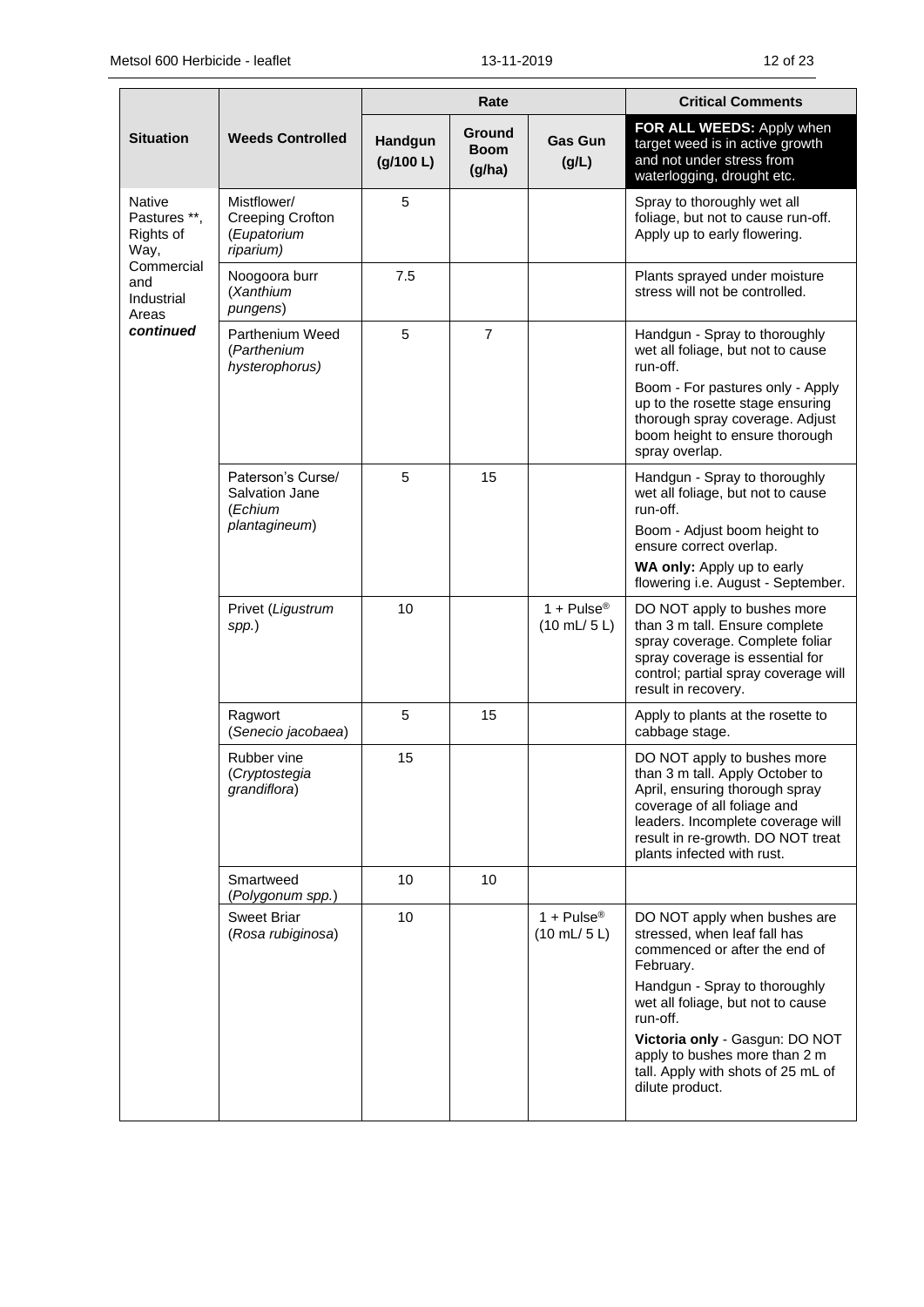|                                                                  |                                                               | Rate                        |                                 |                         | <b>Critical Comments</b>                                                                                                |
|------------------------------------------------------------------|---------------------------------------------------------------|-----------------------------|---------------------------------|-------------------------|-------------------------------------------------------------------------------------------------------------------------|
| <b>Situation</b>                                                 | <b>Weeds Controlled</b>                                       | <b>Handgun</b><br>(g/100 L) | Ground<br><b>Boom</b><br>(g/ha) | <b>Gas Gun</b><br>(g/L) | FOR ALL WEEDS: Apply when<br>target weed is in active growth<br>and not under stress from<br>waterlogging, drought etc. |
| <b>Native</b><br>Pastures **,<br>Rights of<br>Way,<br>Commercial | Tree-of-Heaven<br>(Ailanthus<br>altissima)<br><b>NSW only</b> | 10                          |                                 |                         | Spray to thoroughly wet all<br>foliage, but not to cause run-off.                                                       |
| and<br>Industrial<br>Areas                                       | Wait-a-While<br>(Cesalpinia<br>decapelata)                    | 10                          |                                 |                         |                                                                                                                         |
| continued                                                        | <b>Wild Turnip</b><br>(Brassica<br>tournefortii)              | 5                           |                                 |                         | Apply to actively growing plants.                                                                                       |

\*\* Legumes in the pasture will be damaged

**Note:** For wetting agent/surfactant requirements, see USE OF SURFACTANT/WETTING AGENT section in GENERAL INSTRUCTIONS

#### **5) NATIVE PASTURES, RIGHTS-OF-WAY, COMMERCIAL AND INDUSTRIAL AREAS METSOL 600 HERBICIDE ONLY Aerial Application by Helicopter**

### **Additional Restraint**

**DO NOT** spray if rainfall is expected within 2 hours.

|                                                                  |                                   |                       |              | <b>Critical Comments</b>                                                                                                                                                                                                                                                      |
|------------------------------------------------------------------|-----------------------------------|-----------------------|--------------|-------------------------------------------------------------------------------------------------------------------------------------------------------------------------------------------------------------------------------------------------------------------------------|
| <b>Situation</b>                                                 | <b>Weeds</b><br><b>Controlled</b> | <b>States</b>         | Rate<br>g/ha | FOR ALL WEEDS: Apply when weeds<br>are actively growing and not stressed<br>by conditions such as waterlogging,<br>moisture etc.                                                                                                                                              |
| <b>Native</b><br>Pastures**.<br>Rights of Way,<br>Commercial and | <b>Blackberry</b><br>(Rubus spp.) | NSW, Tas,<br>Vic only | 160          | Ensure all foliage is thoroughly covered<br>including peripheral runners. Use at<br>least 100 L of prepared spray per<br>hectare.                                                                                                                                             |
| <b>Industrial Areas</b>                                          |                                   |                       |              | Tasmania: Apply after petal fall. DO<br>NOT apply to bushes bearing mature<br>fruit.                                                                                                                                                                                          |
|                                                                  |                                   |                       |              | <b>Victoria:</b> Apply between December<br>and April.                                                                                                                                                                                                                         |
| Flood plains                                                     | Mimosa pigra                      | NT only               | 50 or 60     | Use the higher rate when air<br>temperature exceeds 35°C. Apply in at<br>least 60 L/ha of clean water. Use D6 or<br>D8 nozzles with 45 swirl plates<br>pressurised to 210 kPa to give large<br>droplet size. Add a 1000 g/L non-ionic<br>surfactant (e.g. $BS1000^{\circ}$ ). |

\*\* Legumes in the pasture will be damaged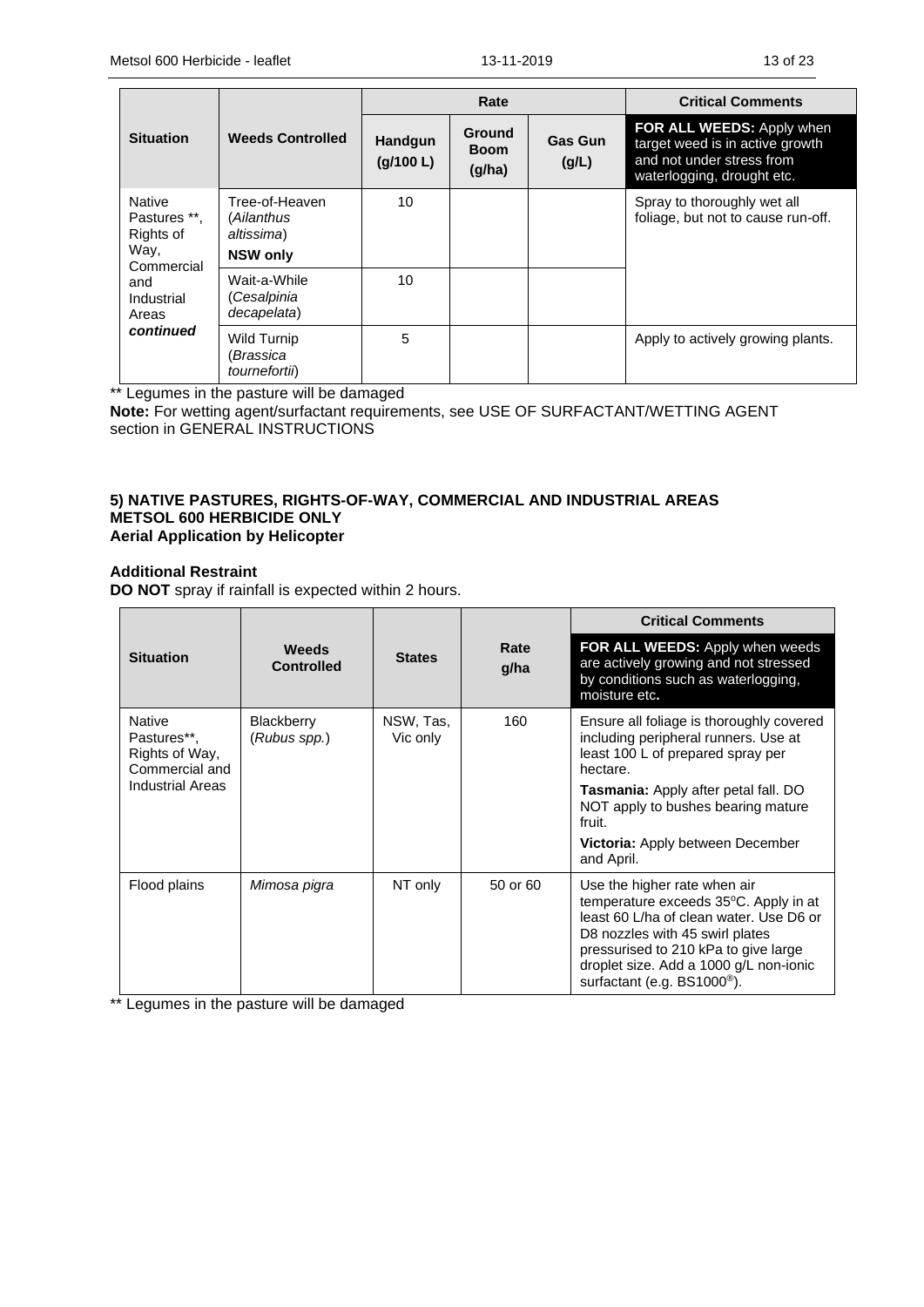### **6) NATIVE PASTURES, RIGHTS-OF-WAY, COMMERCIAL AND INDUSTRIAL AREAS METSOL 600 HERBICIDE + GLYPHOSATE HERBICIDE TANK MIXES (All States)**

#### **Additional Restraints**

**DO NOT** apply if rainfall is expected within 6 hours of spraying.

**DO NOT** apply to plants wet with dew or rain or if droplets run-off when plants are disturbed.

Results may be slow to appear and may not be visible for 3 - 6 weeks. Full brownout may take 3 - 6 months.

|                                                                                                                                |                                             | Rate                                                                                     |                                                                                                 | <b>Critical Comments</b>                                                                                                                                                                                  |
|--------------------------------------------------------------------------------------------------------------------------------|---------------------------------------------|------------------------------------------------------------------------------------------|-------------------------------------------------------------------------------------------------|-----------------------------------------------------------------------------------------------------------------------------------------------------------------------------------------------------------|
| <b>Situation</b>                                                                                                               | <b>Weeds</b><br><b>Controlled</b>           | <b>Ground Boom</b><br>or Helicopter<br>per ha                                            | Handgun or<br><b>Knapsack</b>                                                                   | For All Weeds: Apply when target<br>weed is in active growth and not<br>under stress from water logging,<br>drought etc.                                                                                  |
| <b>Native</b><br>Pastures**.<br>Rights of Way,<br>Commercial and<br>Industrial Areas.<br>Domestic and<br><b>Public Service</b> | Blackberry<br>(Rubus spp)                   | $60 g + 8 L$<br>glyphosate (360<br>q/L<br>plus<br>Pulse <sup>®</sup> (500<br>mL/ 100 L)  | $3 g + 400 mL$<br>glyphosate<br>(360 g/L) per<br>100 L water<br>plus<br>Pulse <sup>®</sup> (500 | Apply from flowering and before leaf<br>yellowing. DO NOT apply to bushes<br>bearing mature fruit.                                                                                                        |
| Areas                                                                                                                          | <b>Bracken</b><br>(Pteridium<br>esculentum) | $30 g + 4 L$<br>glyphosate (360<br>$g/L$ )<br>plus<br>Pulse <sup>®</sup> (500<br>mL/100L | mL/ 100 L)                                                                                      | Apply when fronds are fully expanded<br>but before first frosts. Refer to boom<br>spraying section if applying by boom<br>spray.<br>DO NOT disturb Bracken for a<br>minimum of 6 weeks after application. |
|                                                                                                                                | Gorse<br>(Ulex europaeus)                   |                                                                                          |                                                                                                 | DO NOT apply in spring. Apply to<br>actively growing plants.                                                                                                                                              |
|                                                                                                                                | Lantana (Lantana<br>camara)                 |                                                                                          |                                                                                                 | Apply to actively growing plants,<br>which are not drought stressed.                                                                                                                                      |
|                                                                                                                                | St Johns Wort<br>(Hypericum<br>perforatum)  |                                                                                          |                                                                                                 | Apply in Spring to Summer to actively<br>growing plants.                                                                                                                                                  |
|                                                                                                                                | Sweet Briar (Rosa<br>rubiginosa)            |                                                                                          |                                                                                                 | Apply when plants are in full leaf. DO<br>NOT apply once leaf fall has<br>commenced.                                                                                                                      |

\*\* Legumes in the pasture will be damaged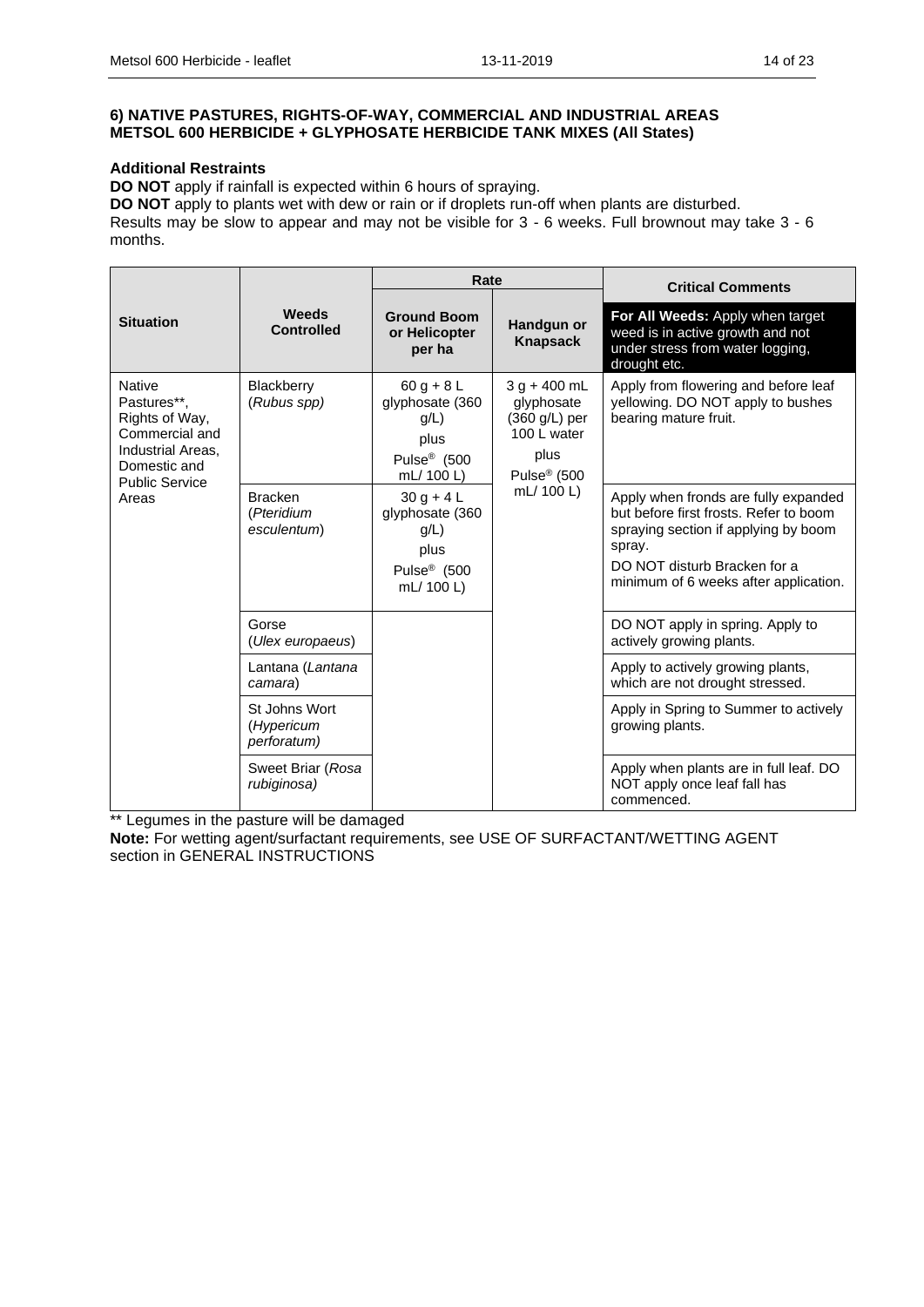#### **7) NATIVE PASTURES, RIGHTS-OF-WAY, COMMERCIAL AND INDUSTRIAL AREAS METSOL 600 HERBICIDE + GLYPHOSATE HERBICIDE TANK MIXES Handgun and Knapsack Only**

#### **Additional Restraints**

**DO NOT** apply if rainfall is expected within 6 hours of spraying.

**DO NOT** apply to plants wet with dew or rain or if droplets run-off when plants are disturbed. Results may be slow to appear and may not be visible for 3 - 6 weeks. Full brownout may take 3 - 6 months.

| <b>Situation</b>                                                                                    | <b>Weeds Controlled</b>                                                                                                                                       | <b>States</b>              | Handgun or<br>Knapsack Rate per<br>100 Litres                                                  | <b>Critical Comments</b>                                                                                                                 |  |                                                                                                   |  |  |                            |
|-----------------------------------------------------------------------------------------------------|---------------------------------------------------------------------------------------------------------------------------------------------------------------|----------------------------|------------------------------------------------------------------------------------------------|------------------------------------------------------------------------------------------------------------------------------------------|--|---------------------------------------------------------------------------------------------------|--|--|----------------------------|
| <b>Native Pastures</b><br>**, Rights of Way,<br>Commercial and<br>Industrial Areas,<br>Domestic and | Apple box<br>(Angophora<br>floribunda)                                                                                                                        | NSW only                   | $10 g +$<br>200 mL glyphosate<br>(360 g/L)<br>$\ddot{}$<br>Pulse <sup>®</sup> (200<br>mL/100 L | Spray plants up to 4 m high<br>ensuring thorough coverage.<br>Plants growing from large<br>lignotubers may not be<br>controlled          |  |                                                                                                   |  |  |                            |
| <b>Public Service</b><br>Areas                                                                      | Australian<br>blackthorn<br>(Bursaria spinosa)                                                                                                                | NSW, Qld, Vic,<br>Tas only |                                                                                                | Spray to point of run-off.                                                                                                               |  |                                                                                                   |  |  |                            |
|                                                                                                     | Bitou Bush/<br><b>Boneseed</b><br>(Chysanthemoides<br>monilifera)                                                                                             | NSW, Qld, Vic,<br>SA only  |                                                                                                | Ensure thorough coverage.<br>Minimise contact with<br>desirable species.                                                                 |  |                                                                                                   |  |  |                            |
|                                                                                                     | Blackberry<br>(Rubus spp.)                                                                                                                                    | <b>All States</b>          |                                                                                                | Ensure thorough coverage.<br>Peripheral runners must also<br>be covered to minimise<br>regrowth. Apply between<br>January and April.     |  |                                                                                                   |  |  |                            |
|                                                                                                     |                                                                                                                                                               |                            |                                                                                                | Tasmania ONLY: Apply<br>after petal fall. DO NOT<br>apply to bushes bearing<br>mature fruit.                                             |  |                                                                                                   |  |  |                            |
|                                                                                                     | Messmate<br>Stringybark (E.<br>obliqua),<br>Narrowleaf<br>Peppermint (E.<br>radiata),<br>Blakely's Red Gum<br>(E. blakelyi),<br>Yellow box<br>(E. melliodora) | NSW only                   |                                                                                                |                                                                                                                                          |  | Spray plants up to 4 m high.<br>Trees growing form large<br>lignotubers may not be<br>controlled. |  |  |                            |
|                                                                                                     | Gorse (Ulex<br>europaeus)                                                                                                                                     | NSW, Vic, Tas,<br>SA only  |                                                                                                | Ensure thorough coverage<br>and penetration of spray into<br>the bush. Apply to plants up<br>to 2 m tall.                                |  |                                                                                                   |  |  |                            |
|                                                                                                     | Hawthorn<br>(Crataegus<br>leavigata)                                                                                                                          | NSW only                   |                                                                                                |                                                                                                                                          |  |                                                                                                   |  |  | Spray to point of run-off. |
|                                                                                                     | Lantana (Lantana<br>camara)                                                                                                                                   | NSW, Qld only              |                                                                                                | Ensure thorough coverage<br>and penetration of spray into<br>the bush. Apply to plants up<br>to 2 m tall.                                |  |                                                                                                   |  |  |                            |
|                                                                                                     | Privet (Ligustrum<br>spp.)                                                                                                                                    | NSW, Qld only              |                                                                                                | Apply to bushes up to 3 m<br>high. Ensure thorough<br>coverage. If plants are not<br>adequately covered plants<br>may not be controlled. |  |                                                                                                   |  |  |                            |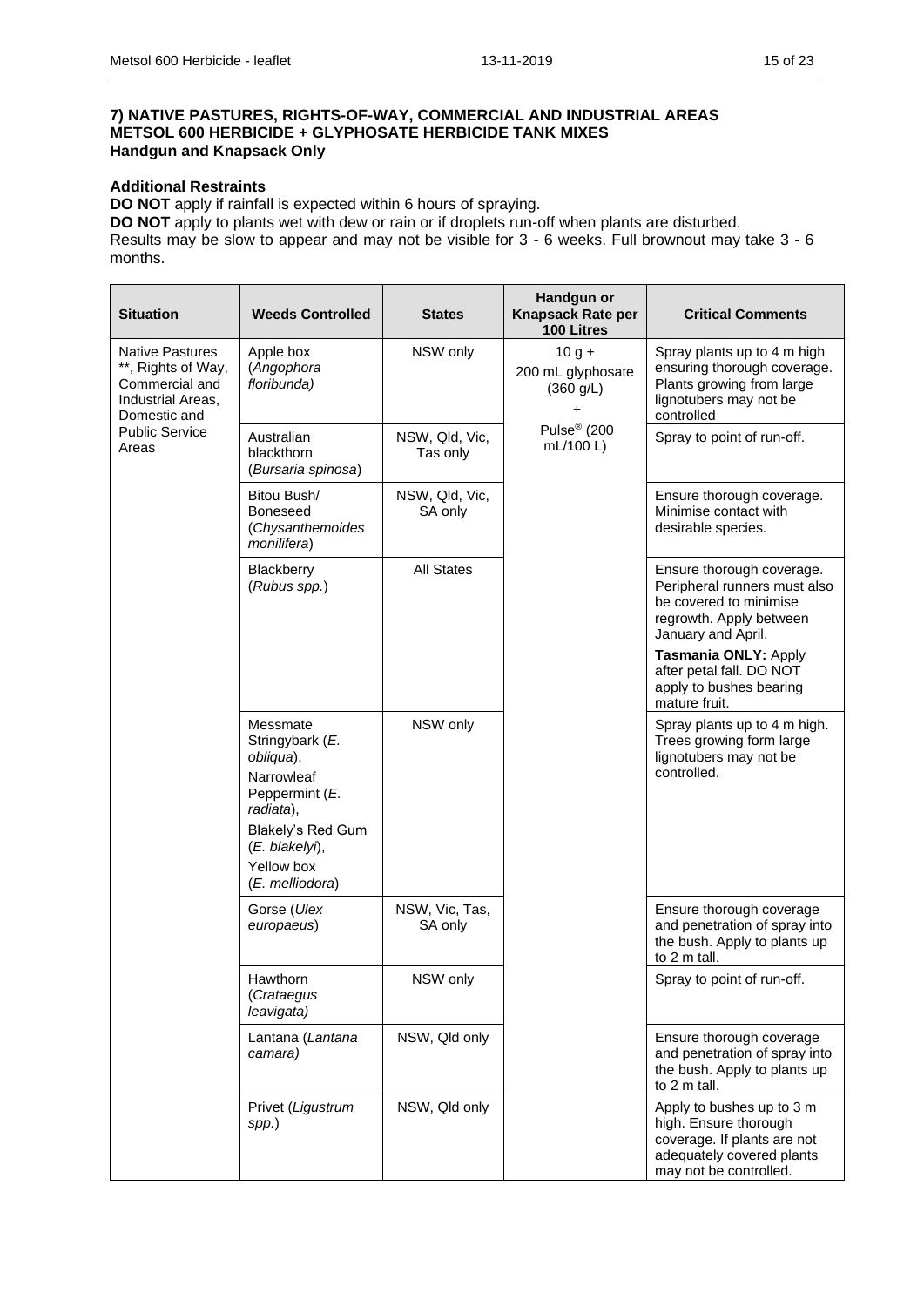| <b>Situation</b>                                                                                                      | <b>Weeds Controlled</b>                    | <b>States</b>             | Handgun or<br><b>Knapsack Rate per</b><br>100 Litres | <b>Critical Comments</b>                                                                                                                                                 |
|-----------------------------------------------------------------------------------------------------------------------|--------------------------------------------|---------------------------|------------------------------------------------------|--------------------------------------------------------------------------------------------------------------------------------------------------------------------------|
| Native Pastures<br>**, Rights of Way,<br>Commercial and<br>Industrial Areas.<br>Domestic and<br><b>Public Service</b> | St Johns Wort<br>(Hypericum<br>perforatum) | NSW, Vic, SA,<br>WA only  |                                                      | Always add a 1000 g/L non-<br>ionic surfactant (e.g.<br>BS1000 <sup>®</sup> ) at the rate of 100<br>mL/100 L. Spray to wet all<br>foliage, but not to cause run-<br>off. |
| Areas<br>continued                                                                                                    | Sweet Briar (Rosa<br>rubiginosa)           | NSW, Vic, Tas,<br>SA only |                                                      | DO NOT apply after leaf fall<br>has commenced or after the<br>end of February. Spray<br>foliage to point of run-off.                                                     |
|                                                                                                                       | Tree of Heaven<br>(Ailanthus altissima)    | NSW only                  |                                                      |                                                                                                                                                                          |

\*\* Legumes in the pasture will be damaged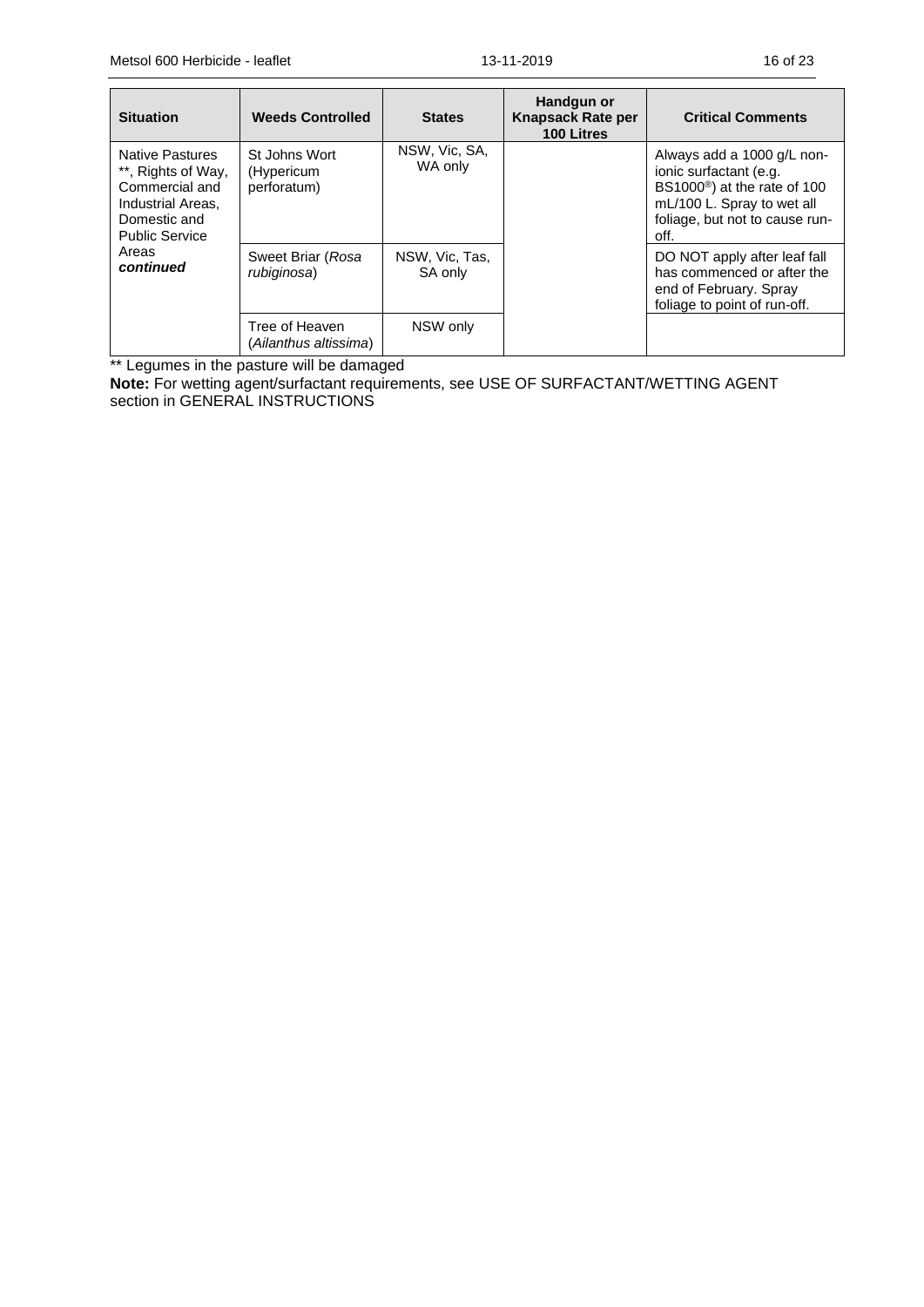### **8) ESTABLISHED PASTURES AND PASTURE RENOVATION METSOL 600 HERBICIDE ONLY Ground Application**

#### **Additional Restraints**

**DO NOT** apply if rainfall is expected within 4 hours of spraying. **DO NOT** treat newly sown pastures as severe damage may occur. **DO NOT** use on pasture seed crops.

| <b>Crops</b>                                                   | <b>Weeds Controlled</b>                                         | <b>States</b>                    | Rate per ha                                    | <b>Critical Comments</b>                                                                                                                                                   |
|----------------------------------------------------------------|-----------------------------------------------------------------|----------------------------------|------------------------------------------------|----------------------------------------------------------------------------------------------------------------------------------------------------------------------------|
| <b>ESTABLISHED</b><br><b>PASTURES</b><br><b>TOLERANT GRASS</b> | <b>Annual Clover</b><br>(Trifolium sp.)                         | <b>All States</b>                | 5 <sub>g</sub>                                 | Apply before flowering.                                                                                                                                                    |
| <b>SPECIES</b><br>Perennial phalaris<br>and Perennial          | <b>Annual Medics</b><br>(Medicago sp)                           | NSW, Vic,<br>SA, Tas, WA<br>only | 5 <sub>g</sub>                                 | For best results apply before<br>flowering.                                                                                                                                |
| Cocksfoot<br>(Stands must be<br>older than 1 year)             | Cape Tulip<br>(Homeria sp.),<br>One and Two leaf                | NSW, Vic,<br>SA, Tas, WA<br>only | 5 <sub>g</sub>                                 | Apply at bulb exhaustion usually<br>during July/ early August. Repeat<br>application may be required to<br>obtain control.                                                 |
| or<br><b>PASTURE</b>                                           | Docks (Rumex<br>spp.)                                           | <b>All States</b>                | $5g -$<br>seedlings<br>$10 g -$                | For best results apply in spring<br>prior to bolting.                                                                                                                      |
| <b>RENOVATION</b>                                              |                                                                 |                                  | established                                    |                                                                                                                                                                            |
| Use to reduce weeds<br>in established<br>pastures before       | Doublegee (Emex<br>australis)                                   | WA only                          | 5 or 10 g                                      | Use the higher rate on dense<br>infestations. Apply up to the 6 leaf<br>stage.                                                                                             |
| sowing a new pasture<br>the following season                   | Erodium/ Storksbill/<br><b>Wild Geranium</b><br>(Erodium spp.)  | NSW, Vic,<br>SA, Tas only        |                                                | Use the higher rate on dense<br>infestations. Apply before<br>flowering.                                                                                                   |
|                                                                | Onion Grass/<br><b>Guildford Grass</b><br>(Romula rosea)        | NSW, Vic,<br>Tas, SA, WA<br>only | 15 <sub>g</sub>                                | Apply at bulb exhaustion usually<br>late June/ July before the onset of<br>browning off caused by<br>Helminthosporium fungus.<br>If mixing with glyphosate use 10<br>g/ha. |
|                                                                | Paterson's Curse/<br>Salvation Jane<br>(Echium<br>plantagineum) | <b>All States</b>                | 10 or 15 g                                     | Use the lower rate on small plants<br>and the higher rate before bolting/<br>flowering.                                                                                    |
|                                                                | Ragwort (Senecio<br>jacobaea)                                   | NSW, Vic,<br>SA, Tas only        | 15 <sub>g</sub>                                | Apply at the rosette to cabbage<br>stage when plants are actively<br>growing.                                                                                              |
|                                                                | Sorrel (Rumex<br>acetosella)                                    | NSW, Vic,<br>SA, Tas, WA<br>only | $5g -$<br>seedlings<br>$10 g -$<br>established | For best results apply in spring<br>before seed heads appear.                                                                                                              |
|                                                                | Soursob (Oxalis<br>pes-caprae)                                  |                                  | 5 or 10 g                                      | For best results apply before<br>flowering. Use the higher rate on<br>dense stands.                                                                                        |
|                                                                | Wild Garlic (Allium<br>vineale)                                 |                                  | 15 <sub>g</sub>                                | Apply at bulb exhaustion usually<br>during July/ early August. Repeat<br>application may be required to<br>obtain control.                                                 |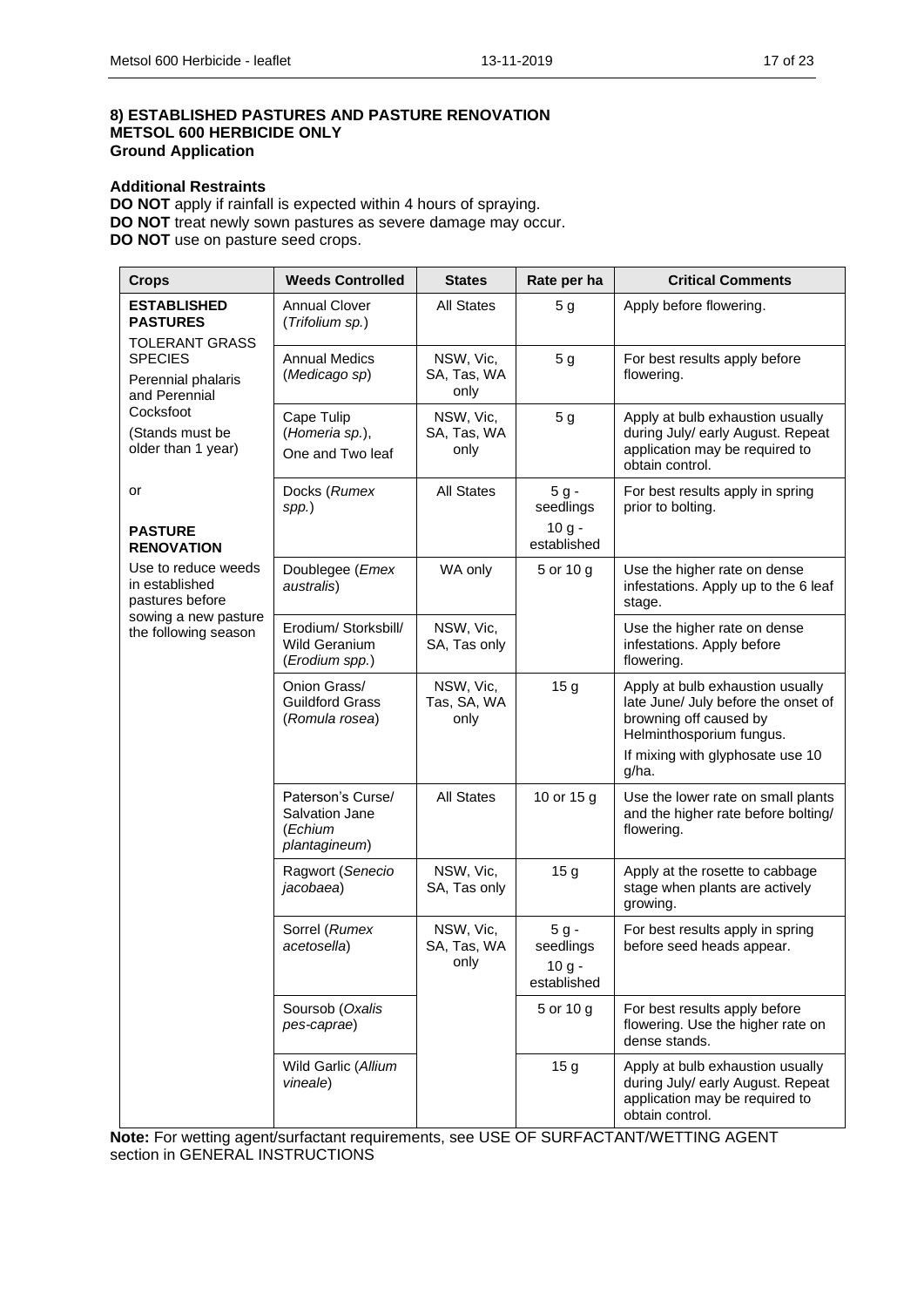### **NOT TO BE USED FOR ANY PURPOSE, OR IN ANY MANNER, CONTRARY TO THIS LABEL UNLESS AUTHORISED UNDER APPROPRIATE LEGISLATION**

### **WITHHOLDING PERIODS**

CEREALS METSOL 600 HERBICIDE ONLY - NOT REQUIRED WHEN USED AS DIRECTED CEREALS METSOL 600 HERBICIDE MIXTURES WITH:

- GLYPHOSATE NOT REQUIRED WHEN USED AS DIRECTED
- MCPA, Tordon 242®, terbutryn (500 g/L), 2,4-D DO NOT CUT OR GRAZE FOR STOCK FOOD FOR 7 DAYS AFTER TANK MIX APPLICATION
- DIURON DO NOT CUT OR GRAZE FOR STOCK FOOD FOR 3 DAYS AFTER TANK MIX APPLICATION
- Bromicide MA® DO NOT CUT OR GRAZE FOR STOCK FOOD FOR 14 DAYS AFTER TANK MIX APPLICATION

PASTURES AND OTHER USE SITUATIONS – NOT REQUIRED WHEN USED AS DIRECTED

# **GENERAL INSTRUCTIONS**

Metsol 600 Herbicide is a selective herbicide, which is rapidly absorbed by root and leaves.

### **INSTRUCTIONS SPECIFIC FOR CEREAL CROPS (Tables 1, 2 & 3)**

Metsol 600 Herbicide is a selective herbicide, which can be used in cereal crops at the early post emergence stage of the crop (3 leaf to before booting stage). It may also be applied before planting the crop i.e. pre-plant. Best results are obtained if weeds are small (no larger than 5 cm in height or diameter) and actively growing. To achieve good weed control, it is preferable that rainfall wets the soil to a depth of 5 to 7.5 cm within 4 weeks of application. If application is not made when conditions and weed growth are optimum, results may be slow to appear and some weeds may only be suppressed or stunted.

For post emergent application, the product will remain in the soil for a period of time. The soil persistence will depend on environmental conditions such as soil pH, moisture, temperature and soil organic matter. Breakdown is faster in warm, wet acid soils and slowest in alkaline, cold, dry soils. This product does NOT provide acceptable residual control

### **Crop Safety**

DO NOT apply to the wheat varieties Miling, Jacup, King or Harrier.

DO NOT apply to crops undersown with legumes, as the product will seriously affect legumes. Should the crop have been treated with another sulfonylurea herbicide, e.g. chlorsulfuron, consult your local representative or Department of Agriculture before application of Metsol 600 Herbicide as crop injury may occur.

DO NOT apply to crops that are stressed by any factor such as adverse environmental conditions, waterlogging, drought, frost, poor nutrient status, extreme acid or alkaline soil conditions, insect or nematode damage. Crop injury may occur if the product is applied to these crops. If the crop is stressed after application of the herbicide, crop yellowing and slow growth may occur but the final yield is normally unaffected, as the crop will recover. Application to soils with pH 5.5 or less may result in some crop retardation, especially if the crop is stressed.

### **Application Equipment**

For control of weeds in winter cereal crops the product may be applied by ground or air. Ground Spraying

Ensure the boom is properly calibrated to a constant speed or rate of delivery for thorough coverage and uniform spray pattern. Avoid overlapping and shut off boom while starting, turning, slowing or stopping as injury to the crop may occur. Apply in a minimum of 50 L prepared spray/ha. Aerial Application

Apply in a minimum of 20 L/ha. Application in higher water volumes may improve weed control reliability. Avoid spraying in conditions, which favour temperature inversions, still conditions, or in winds likely to cause drift onto sensitive crops or fallow areas to be planted to sensitive crops. Turn off boom when passing over creeks, dams or waterways.

The use of Micronair equipment is not recommended as the fine droplets emitted may lead to spray drift.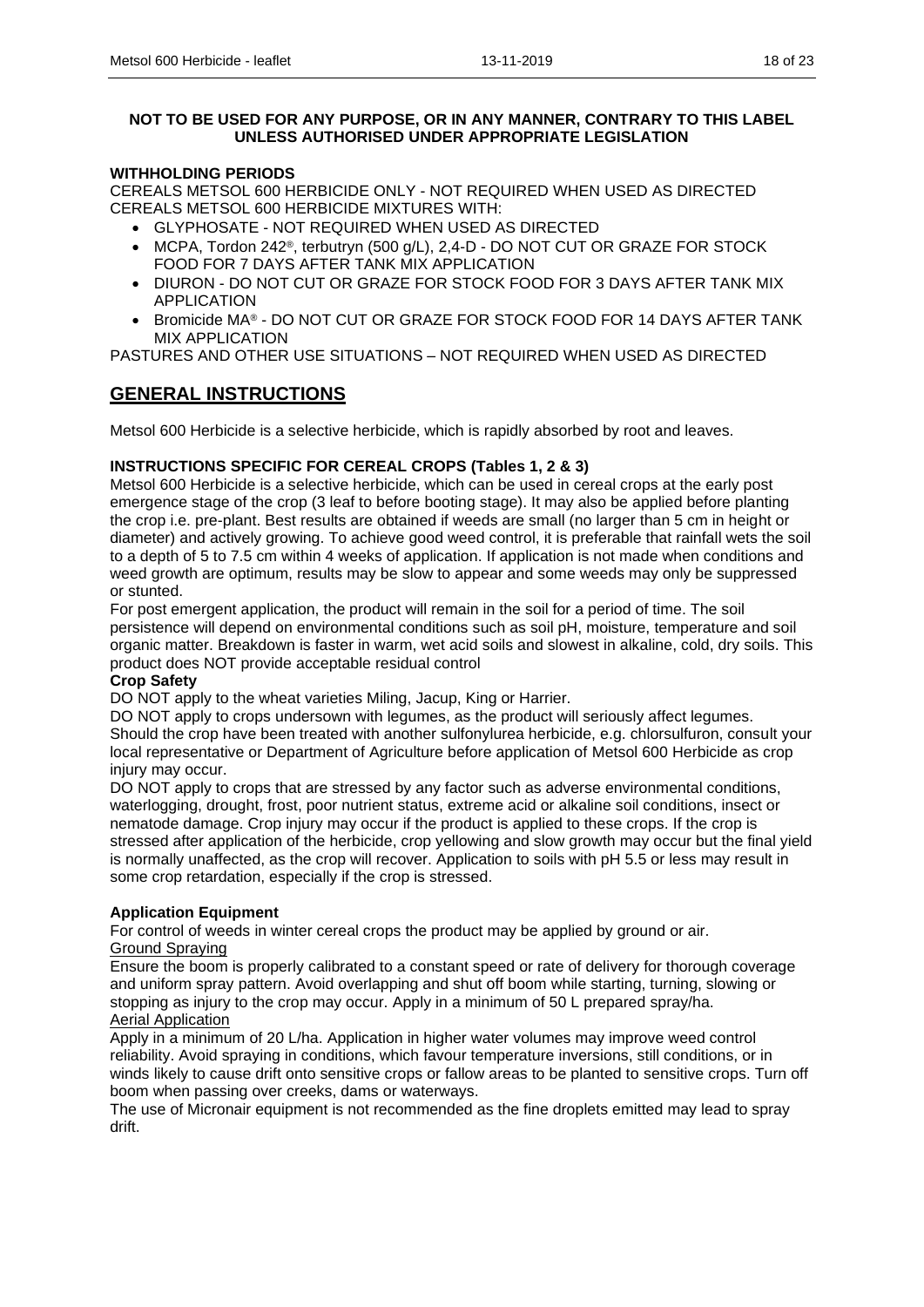### **INSTRUCTIONS SPECIFIC FOR BRUSH AND HERBACEOUS WEED CONTROL, ESTABLISHED PASTURES AND PASTURE RENOVATION (Tables 4, 5, 6, 7 & 8)**

Best results are achieved when application is made to actively growing plants, which are not stressed by any factors such as dry weather conditions, waterlogging etc. and plants to be treated are thoroughly covered. This is essential to achieve maximum herbicide uptake. Application to weeds that are not actively growing due to adverse conditions may result in weeds only being stunted or suppressed.

Regrowth may occur if the product is applied when plants are stressed or if complete spray coverage is not achieved. If regrowth does occur, re-treatment at the rates on this label is recommended. For blackberries re-treatment should only be undertaken if plants are at least 1 metre tall. This may not be until 2 years after the initial application. If weeds have been previously sprayed with other herbicides or if the weeds have been burned or slashed ensure 2 years have elapsed before treating with Metsol 600 Herbicide.

Legumes are extremely sensitive to Metsol 600 Herbicide and will be removed from the pasture if over sprayed. Some grasses will be damaged in pasture sprayed with this product and biomass production may be reduced for several months. Introduced grass species may be severely damaged if oversprayed. Some temporary yellowing and some stunting may occur when used on Perennial Phalaris and/ or established Perennial cocksfoot. The following weeds will not be controlled: Barley grass (*Hordeum leporinum*), Brome grass (*Bromus unioloides*), Silvergrass (*Vulpia spp.*), Winter Grass (*Poa annua*).

Best results will be achieved if weeds are allowed to recover from grazing prior to herbicide application to allow for adequate uptake of the product. Sorrel and Docks particularly require new leaf growth. ALL grasses and legumes can be damaged and/or removed by a metsulfuron-methyl / glyphosate mixture.

It is recommended that this product not be applied to bushes bearing mature blackberries due to the collection of blackberries for food purposes by the public.

Some sorrel seedlings may germinate after the break the following year. Un-germinated clover will not be affected but seed set of clover in the year following application will be significantly reduced. If seed banks are not large, it may be necessary to re-sow clover.

For Pasture Topping situations this product may be mixed with glyphosate herbicide but ensure crop rotation recommendations are observed. Refer to the Directions for Use for each target weed on each product label.

### **Application Equipment**

Metsol 600 Herbicide may be applied by air, handgun, boom spray or gas gun according to the Directions for Use table.

Handgun - Ensure complete and uniform coverage of all canes and foliage. Pressures of 550 - 750 kPa (80 - 100 psi) are recommended depending on size of bushes and target species. As an example: Use No. 4 or 5 spray nozzle for individual bushes or broadleaf weeds less than 1 metre high. Use No. 5 or 6 spray nozzle for bushes 1 - 2 m high and No. 7 or 8 spray nozzle for large bushes 2 - 3 metres high or for bushes with a large diameter. When using 3 g Metsol 600 Herbicide + 400 mL of Glyphosate 360 Herbicide pressures of greater than 800 kPa should be used to assist penetration. NOTE: For blackberry regrowth use the large spray nozzle/ high volume with as wide a cone setting as possible. Use even, side by side spray pattern moving from the base to the top of the bush. For blackberries it is important that runners at the side and top of the bush are treated and that spray penetrates larger bushes to wet the foliage and canes.

Boom Spray - Ensure the boom is properly calibrated to a constant speed or rate of delivery for thorough coverage and uniform spray pattern. Fan nozzles using pressures of 240 to 280 kPa are recommended. Adjust the boom height to ensure correct spray overlap. Apply in a minimum of 150 L prepared spray per hectare. Increase to 200 L/ha or more for dense stands.

Gas Gun - Ensure thorough coverage. The use of a suitable dye is recommended to allow the operator to see which plants have been treated.

Aerial Application - (by helicopter only) Use a properly calibrated helicopter using the half overlap opposite pass technique. Apply a minimum of 100 L/ha on blackberries and 60 L/ha on *Mimosa pigra* up to a maximum of 200 L prepared spray per hectare. Use a VMD of 300 microns. High temperatures and/or low humidity may cause excessive evaporation of droplets and may reduce results. Where bushes are large or terrain is steep, higher water volumes are necessary to ensure adequate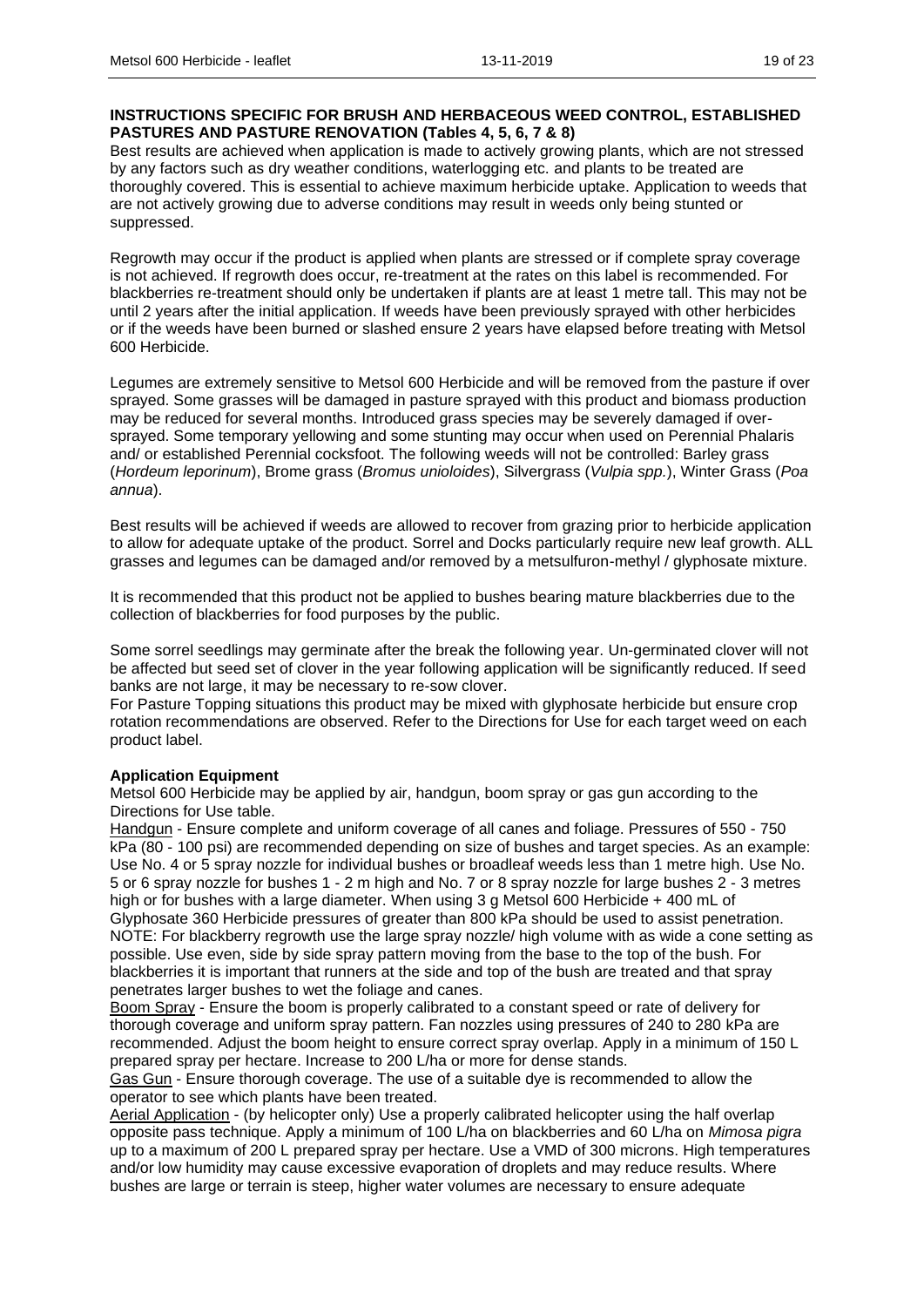coverage. Avoid spraying in conditions that favour temperature inversions or in still conditions. Turn off boom when passing over creeks, dams or waterways. Avoid spraying where drift can move onto crop areas that are likely to be planted to crops and non-target pastures as injury may occur. DO NOT apply when temperatures exceed 30°C (except when treating *M. pigra*).

### **USE OF SURFACTANT / WETTING AGENT**

**Instructions specific for Cereals Crops (Tables 1, 2 & 3):** Always add a 1000 g/L non-ionic surfactant (e.g. BS1000<sup>®</sup>) at 100 mL/100 L of final spray volume (0.1% volume/volume). The use of spraying oils is not recommended.

**Note:** DO NOT add a surfactant/wetting agent when Metsol 600 Herbicide is tank mixed with terbutryn (500 g/L) or diuron (flowable and DF).

**Instructions specific for brush and herbaceous weed control (Tables 4, 6 & 7):** If a specific surfactant/wetting agent is not listed in the Directions for Use table, or when mixing glyphosate use a 1000 g/L non-ionic surfactant (e.g. BS1000®) at 100 mL/100 L of final spray volume (0.1% volume/volume). When an organosilicone penetrant (e.g. Pulse®) is recommended in the Directions for Use table and with all gas gun applications, use 10 mL/5 L or 200 mL/100 L of final spray volume (0.2% volume/volume). When a mineral spray oil (e.g. Caltex Sprayplus®) is recommended in the Directions for Use table, use 1 L/100 L of final spray volume (1% volume/volume).

**Instructions specific for treatment of Established Pastures and Pasture Renovation (Table 8):**  Always add a 1000 g/L non-ionic surfactant (e.g. BS1000®) at 200 mL/100 L of final spray volume (0.2% volume/volume).

### **SPRAY PREPARATION**

Metsol 600 Herbicide is a dry flowable granule that must be mixed with clean water.

- 1. Partially fill the spray tank with water.
- 2. With the agitation system engaged, add the required amount of product (as per Directions for Use table) to the tank using only the measuring device provided.
- 3. Add the remainder of the water.
- 4. Always maintain agitation to keep the product in suspension. If the spray solution is allowed to stand, thoroughly re-agitate before using.

If tank mixing with another product, ensure Metsol 600 Herbicide is in suspension before adding the other product to the tank. If using in conjunction with liquid fertilisers, slurry the product in water before mixing the slurry into the liquid fertiliser and DO NOT add surfactants and check with the Department of Agriculture on compatibility.

### **SPRAYER CLEANUP**

Many plant species are sensitive to low concentrations of Metsol 600 Herbicide. For this reason it is important to thoroughly clean spray tanks after use as small quantities of product remaining in the tank may cause injury to desirable pastures and crops if the tank is used for other spraying procedures. The following method of tank cleanup should be used:

- 1. Drain tank and flush tank, boom, and hoses for at least 10 minutes.
- 2. Fill the tank with clean water and add 300 mL of household bleach (containing 4% chlorine) per 100 L water. Flush through the hoses and boom, allow to stand for 15 minutes with agitation system engaged, then drain.
- 3. Repeat Step 2.
- 4. Nozzles and screens should be removed and cleaned separately.
- 5. Remove traces of chlorine bleach by rinsing the tank thoroughly with clean water and flushing hoses and boom.

**Caution:** DO NOT use chlorine bleach with ammonia. It is important that liquid fertilisers containing ammonia be rinsed from the application equipment before adding a chlorine bleach solution. If traces of ammonia are present it may react with the chlorine bleach releasing a gas with a musty chlorine odour, which may cause eye, nose, throat and lung irritation. DO NOT clean equipment in an enclosed area.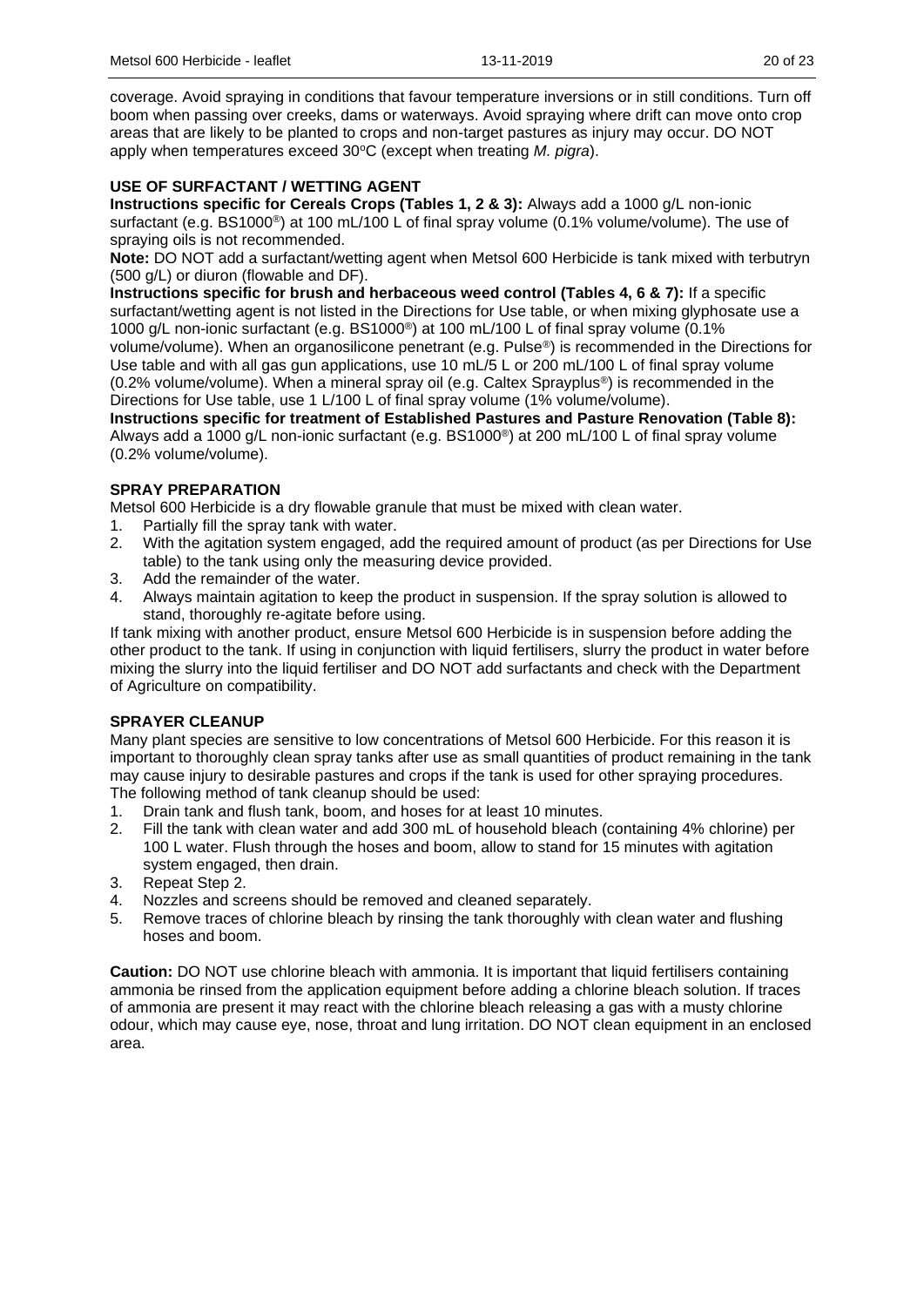### **COMPATIBILITY**

Metsol 600 Herbicide is compatible with glyphosate formulations and with commonly used broadleaf herbicides including:

MCPA amine, diuron flowable, 2,4-D amine, Agtryne MA®, flumetsulam, Bromicide MA®, metosulam, MCPA ester, MCPA amine, LVE MCPA (500 g/L), Tigrex®, Jaguar®, Tordon 242®, Tordon 75-D®, metribuzin, clopyralid, dicamba and fluroxypyr (Where tradenames are used equivalent products may be substituted).

Always refer to the companion product label for instructions/ restrictions.

The product is also compatible with commonly used insecticides such as chlorpyrifos and omethoate. Some temporary crop yellowing may occur with these mixtures. Other mixtures should be tested on a small scale before large areas are treated.

**Note:** The compatibility of Metsol 600 Herbicide with grass herbicides varies between products and weed species (refer table below). DO NOT mix with tralkoxydim or flamprop-m-methyl.

|                                         | <b>Biological Compatibility</b>                                                              |                                                         |                 |  |
|-----------------------------------------|----------------------------------------------------------------------------------------------|---------------------------------------------------------|-----------------|--|
|                                         | <b>Wild Oats</b>                                                                             | <b>Annual Ryegrass</b>                                  | <b>Phalaris</b> |  |
| Fenoxaprop-p-ethyl                      | Yes                                                                                          |                                                         | No              |  |
| Diclofop-methyl                         |                                                                                              | Refer to notes on metsulfuron-methyl / diclofop- methyl |                 |  |
| Diclofop-methyl +<br>Fenoxaprop-p-ethyl | based products or metsulfuron-methyl/ diclofop-methyl<br>No<br>+ fenoxaprop-p-ethyl mixtures |                                                         |                 |  |
| Tralkoxydim                             | No                                                                                           | No                                                      | No              |  |
| Flamprop-m-methyl                       | No                                                                                           |                                                         |                 |  |

#### **Notes on Metsulfuron-Methyl / Diclofop-methyl or Metsulfuron-Methyl / Diclofop-methyl + Fenoxaprop Mixtures**

- a) Some reduction in grass weed control can be expected.
- b) In heavily weed infested areas control may be inadequate (Victoria and Tasmania only).
- c) Significant reduction in grass weed control should be expected (SA only).
- d) Mixtures of Metsol 600 Herbicide plus diclofop-methyl or diclofop-methyl + fenoxaprop-p-ethyl are not recommended in WA as these mixtures will result in significant reduction in grass weed control and/or crop damage.

### **CROP ROTATION RECOMMENDATIONS**

Many crop species are sensitive to metsulfuron-methyl. The product is broken down in the soil mainly by chemical hydrolysis and to a lesser degree by soil microbes. Other factors that affect breakdown are soil pH, soil moisture and temperature. Breakdown is faster in warm, wet acid soils and slowest in alkaline, cold, dry soils.

Legumes will be removed from pasture if they are over sprayed with this product.

Other species, which are sensitive to metsulfuron-methyl, are:

Barley, Canola, Cereal Rye, Chickpeas, Faba Beans, Japanese Millet, Linseed, Lupins, Lucerne, Maize, Medics, Oats, Panorama Millet, Peas, Safflower, Sorghum, Soybeans, Sub-Clover, Sunflower, Triticale, Wheat, White French Millet.

The minimum re-cropping intervals are given in the table below. Do not rotate crops other than those listed below to land previously treated with metsulfuron-methyl. It is advisable to determine crop tolerance on a small scale before sowing larger areas.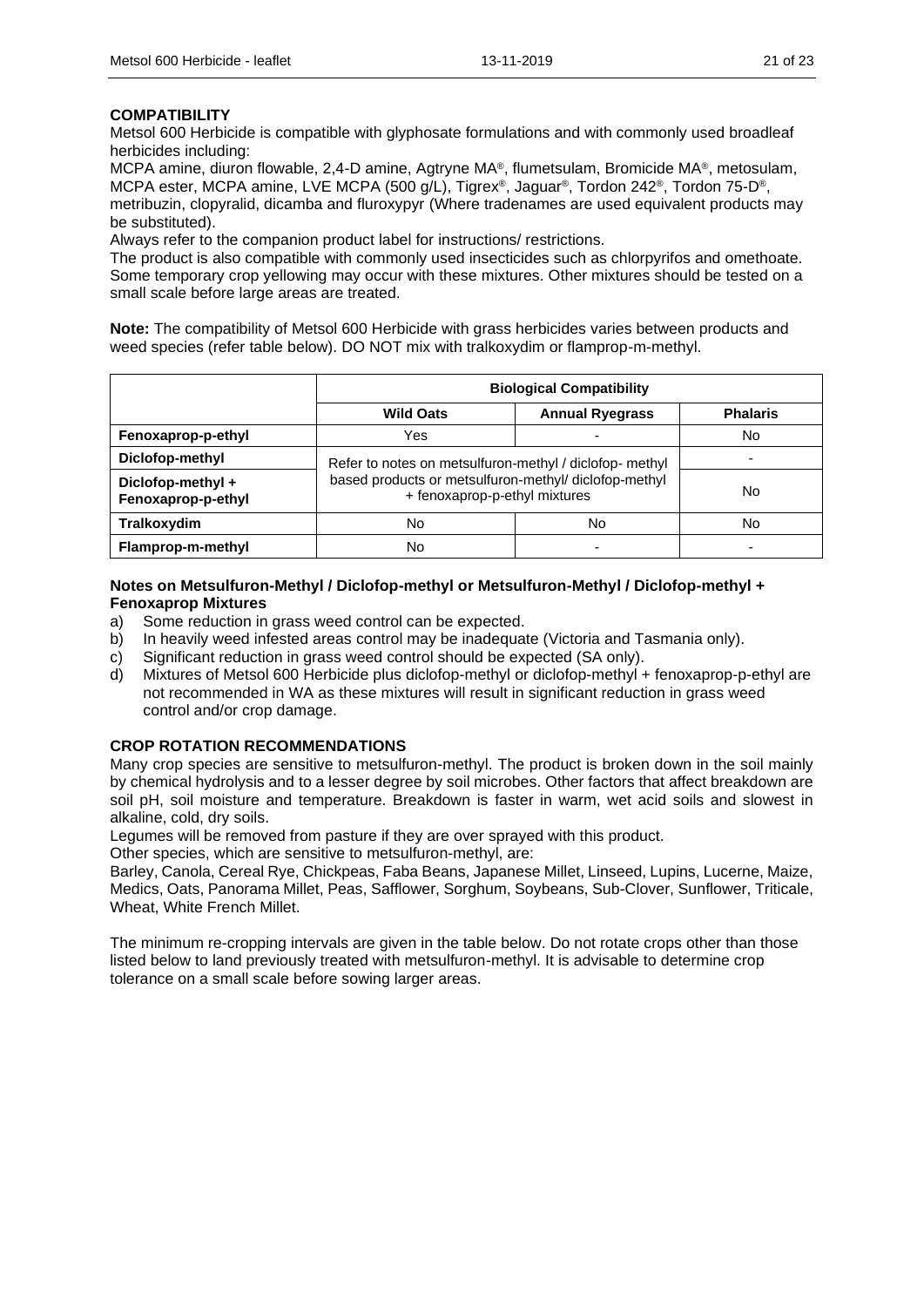|               | <b>MINIMUM RECROPPING INTERVAL</b> |                                                   |                                                                                                                                                              |                                                                                                                  |
|---------------|------------------------------------|---------------------------------------------------|--------------------------------------------------------------------------------------------------------------------------------------------------------------|------------------------------------------------------------------------------------------------------------------|
| Soil pH $1$   | 10 days                            | 6 weeks                                           | 9 months                                                                                                                                                     | 14 months                                                                                                        |
| $5.6 - 8.5$   | Wheat                              | Barley<br>Cereal Rye<br>Triticale                 | Canola<br>Chickpeas<br>Faba Beans<br>Linseed<br>Lucerne<br>Lupins<br>Medics <sup>2</sup><br>Oats<br>Peas<br>Safflower<br>Subterranean<br>Clover <sup>2</sup> | Japanese Millet<br>Maize<br>Panorama White<br>Millet<br><b>French Millet</b><br>Sorghum<br>Soybeans<br>Sunflower |
| 8.6 and above |                                    | previous season, before sowing into larger areas. | Tolerance of crops (grown to maturity) should be determined on a small scale, in the                                                                         |                                                                                                                  |

The area sprayed with Metsol 600 Herbicide may be replanted to the specified pasture species after the interval in the following table:

| Soil pH <sup>1</sup> | <b>Pasture Species</b>                                                                  | Rate g/ha | <b>Minimum Rainfall</b> | <b>Minimum Re-crop</b><br><b>Interval</b> |
|----------------------|-----------------------------------------------------------------------------------------|-----------|-------------------------|-------------------------------------------|
|                      | Sub-Clover <sup>3</sup> , and<br>Haifa White Clover                                     | 5         |                         | 12 weeks                                  |
|                      |                                                                                         | 10        |                         | 20 weeks                                  |
|                      |                                                                                         | 15        | 150 mm                  | 20 weeks                                  |
|                      | Cocksfoot and                                                                           | 5         |                         | 8 weeks                                   |
| 5.5 and below        | <b>Phalaris</b>                                                                         | 10        |                         | 8 weeks                                   |
|                      |                                                                                         | 15        |                         | 16 weeks                                  |
|                      | Perennial                                                                               | 5         | 100 mm                  | 16 weeks                                  |
|                      | Ryegrass and                                                                            | 10        |                         | 16 weeks                                  |
|                      | Fescue                                                                                  | 15        | 150 mm                  | 20 weeks                                  |
| $5.6 - 6.5$          | Sub-Clover <sup>3</sup> , Haifa<br>White Clover,<br>Perennial<br>Ryegrass and<br>Fescue |           | Bioassay <sup>3</sup>   |                                           |
|                      | Cocksfoot and                                                                           | 5, 10     | 175 mm                  | 12 weeks                                  |
|                      | <b>Phalaris</b>                                                                         | 15        |                         | Bioassay <sup>4</sup>                     |
| 6.6 and above        | Cocksfoot and<br>Phalaris                                                               |           | Bioassay <sup>4</sup>   |                                           |

<sup>1</sup> Soil pH is determined by laboratory analysis using 1:5 water suspension method.

2 Including natural regeneration of medics and sub-clover.

<sup>3</sup> Sub Clover varieties: Junee, Karridale, Seaton Park, Trikkala

<sup>4</sup> Tolerance of species should be determined on a small scale before sowing commercial areas

For rates higher than 15 g/ha the following applies:

- For soils with a pH below 7 (1:5 soil:water method) a minimum of 12 months should elapse before over sowing treated areas with grasses or legumes. It is suggested that a small area be oversown 1 - 2 months prior to the planned time to check for possible harmful residues.
- For soils with pH greater than 7 DO NOT replant until a company representative has been contacted.

### **RESISTANT WEEDS WARNING**

| rι | <b>RBICIDE</b><br>HE |
|----|----------------------|
|----|----------------------|

Metsol 600 Herbicide is a member of the sulfonylurea group of herbicides. Metsol 600 Herbicide has the ALS inhibitor mode of action. For weed resistance management Metsol 600 Herbicide is a Group B Herbicide.

Some naturally occurring weed biotypes resistant to Metsol 600 Herbicide and other ALS inhibitor herbicides may exist through normal genetic variability in any weed population. The resistant individuals can eventually dominate the weed population if these herbicides are used repeatedly. These resistant weeds will not be controlled by Metsol 600 Herbicide or any other ALS inhibitor herbicide. Since the occurrence of resistant weeds is difficult to detect prior to use, Crop Culture Pty Ltd accepts no liability for any losses that may result from the failure of Metsol 600 Herbicide to control resistant weeds.